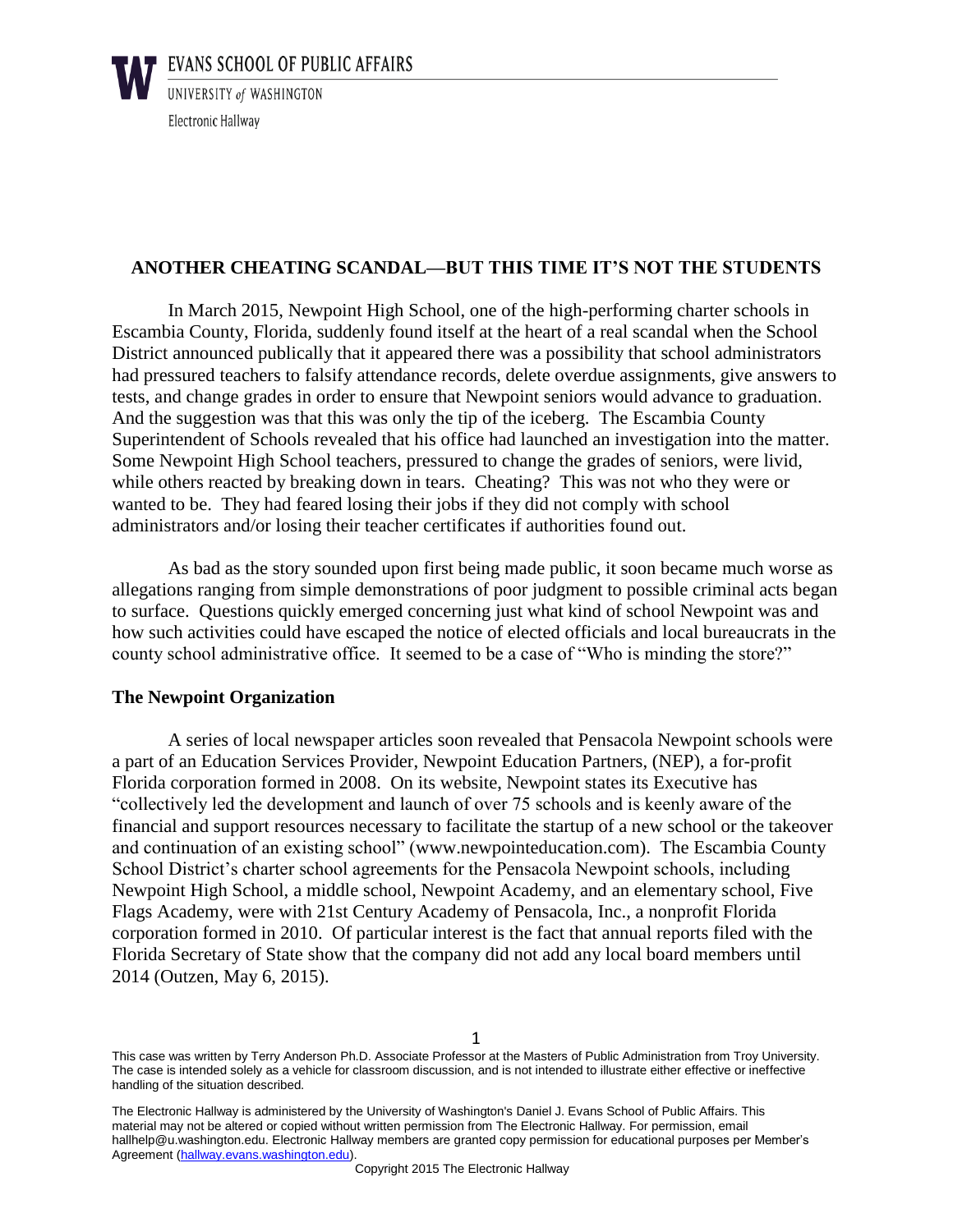Newpoint Education Partners manages 10 charter schools in Florida. In 2014, its Pensacola high school, Newpoint High School, was the only one that received an "A". Four others had "F" grades, one had a "D" grade, and four had "C" grades. Newpoint High School has received an "A" grade every year since opening in Escambia County in 2012. Escambia County's only other "A" high school in 2014 was West Florida High (Isem, December 19, 2014).

The registered agent for Newpoint is Cambridge Education Group, a charter school management company based in Ohio. In recent years, Cambridge had assumed control of several charter schools once run by White Hat Management, which has had its own questionable history with school districts in Ohio and Florida for poor performance and reportedly collecting high management fees. John Stack, Cambridge Executive Director, and, David Stiles, President of Operations, both worked for White Hat. Additionally, Stiles is also the Vice President of Operations for Newpoint Education Partners and Carla Lovett, Vice President of Curriculum and Instruction and former Supervisor of Secondary Education for the Bay County School District, also located in northwest Florida, is its registered agent. Lovett is also the principal of a Newpoint charter school in Bay County. NEP currently has the contract to manage all three Pensacola Newpoint schools (Outzen, May 6, 2015).

Newpoint Academy and Newpoint High School share a campus and opened in August 2011 after being given approval by the Escambia County School District. At that time, the two were the county's eighth and ninth charter schools. When they opened in 2011, the schools were tuition-free and had about 330 middle and high school students. Presently, Newpoint Academy has 166 6<sup>th</sup>-8<sup>th</sup> graders and 19 staff members, while Newpoint High School has 107 9<sup>th</sup>-12<sup>th</sup> graders and 12 staff members (Lett, April 1, 2015).

In November 2012, the Escambia School Board approved a school improvement plan for Newpoint Academy after the charter school received an "F" school grade. Of particular concern was the fact that Newpoint Academy had endured a high rate of teacher turnover. Newpoint Education Partners, states on its website that the educational company had met reviews of its finances, operations, board relations, management company transactions, and accreditation reviews with 100% ratings (www.newpointeducation.com/). The website for Newpoint High School and Academy offers the following description of its academic offerings:

"Newpoint Pensacola Academy and High School provides a unique environment, which emphasizes high academic achievement using state of the art technology and innovative but proven educational methods. We prepare students to successfully compete in an increasingly competitive post-secondary environment and the global job market. In addition, our school offers a personal, safe and caring environment where we strive to meet our students' needs as individual learners.

In all classes, teachers implement an instructional framework which provides students with opportunities to learn in small groups with the teacher, collaborate with peers, and work independently.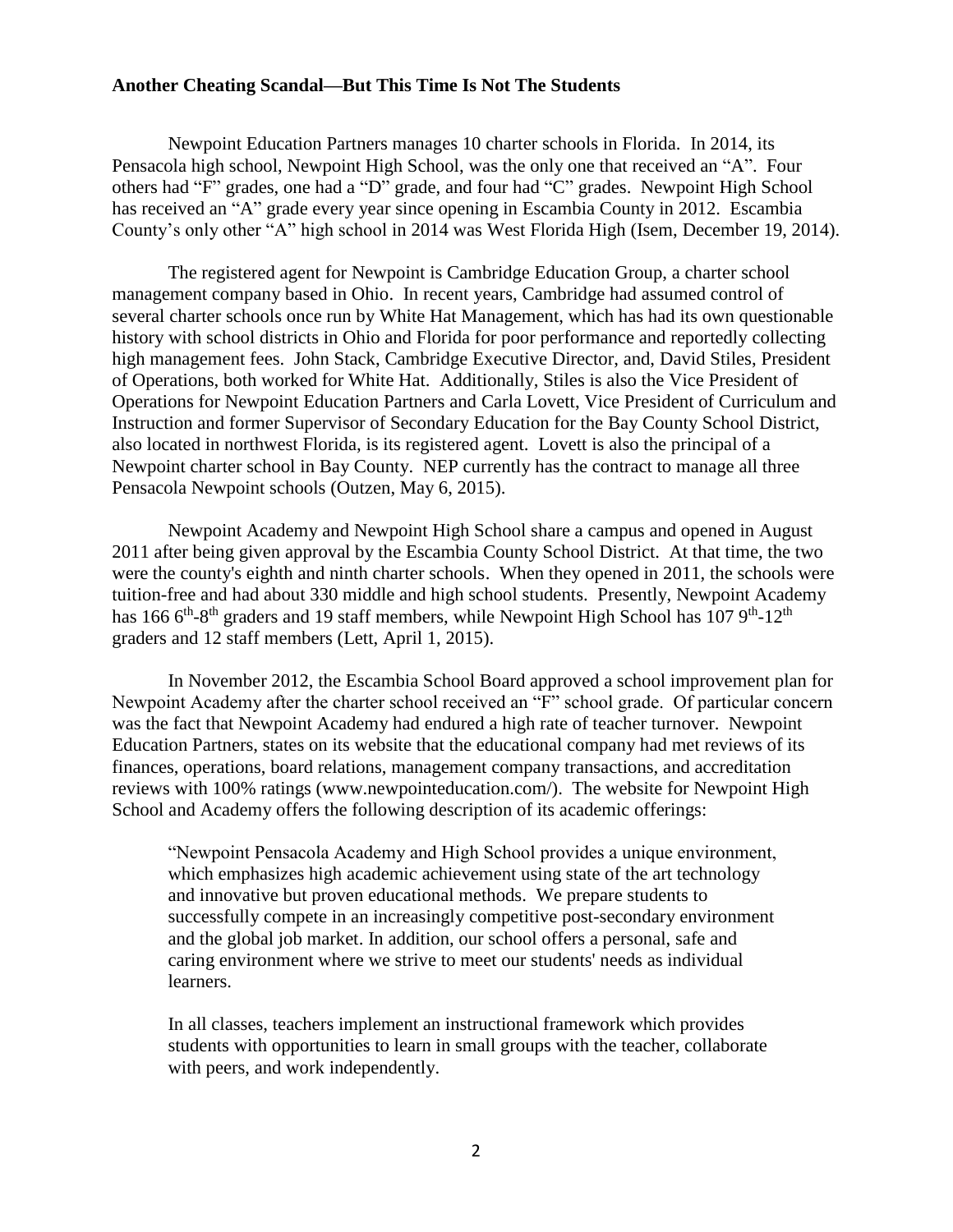Highlights of the academy curriculum include a focus on 'Learning to Think' strategies using Habits of Mind, 16 habits that successful "thinkers" employ, identified by researcher Art Costa and a blend of print and electronic curriculum resources, with technology integrated into every classroom.

Highlights of the high school curriculum include an entirely digital curriculum provided by Apex Learning. These dynamic online tools were created in 1997 by Paul Allen, co-founder of Microsoft. Now, over 4,000 school districts are using these tools. With Apex Learning, students are encouraged to explore further and think critically. Apex provides students with a rich, in-depth learning experience using video, animation, audio, and interactivity to raise student achievement. Additionally, built-in assessments allow students to gauge their progress and move ahead at their own pace. Newpoint Pensacola High School also provides students with a college preparatory education and real world experience through its unique Professional Internship "work-study" program. The Professional Internship exposes students to a "real-world" work environment that broadens their horizons and encourages them to set high goals for themselves" (www.newpointpcola.org/).

Clearly such glowing internal reports and statements differed from the reality that was emerging from statements by parents and students and from the daily local press reports.

## **The Newpoint Scandal From the Beginning: Whistleblowers on the Inside**

In May 2014, one Newpoint employee bravely called the office of the Escambia Superintendent of Schools, Malcolm Thomas. Even though she knew the call might get her fired, she could not ignore the lying and deceit at her charter school any longer. Among other kinds of misconduct, the employee alleged that teachers were being pressured to change grades. Further, students in the companion middle school, Newpoint Academy, were complaining of being harassed by a teacher. Funds raised by the student government association had disappeared (Outzen, May 6, 2015).

When the superintendent's office received the call in May 2014, Thomas was not there. His administrative assistant, Cathy Irwin, took the call and was told that teachers at Newpoint High School were changing student's grades so that seniors would meet the state's graduation requirements. Irwin took careful notes and read them back to the whistleblower to be sure her facts were correct (Outzen, May 6, 2015). The caller further indicated that Principal John Graham had chosen to ignore complaints from teachers, parents, and students about such activities. In a copy of an email obtained by a local independent newspaper, dated May 20, 2014, from Newpoint Principal, John Graham, the administrator at the school, told teachers that the school grade and their jobs were impacted by the graduation rate. "Seniors' last day will be Friday," he wrote, "some will need every minute of time before being cleared to walk. Please be responsive as the school grade and your spot are impacted by graduation rate" (Outzen, April 30, 2015).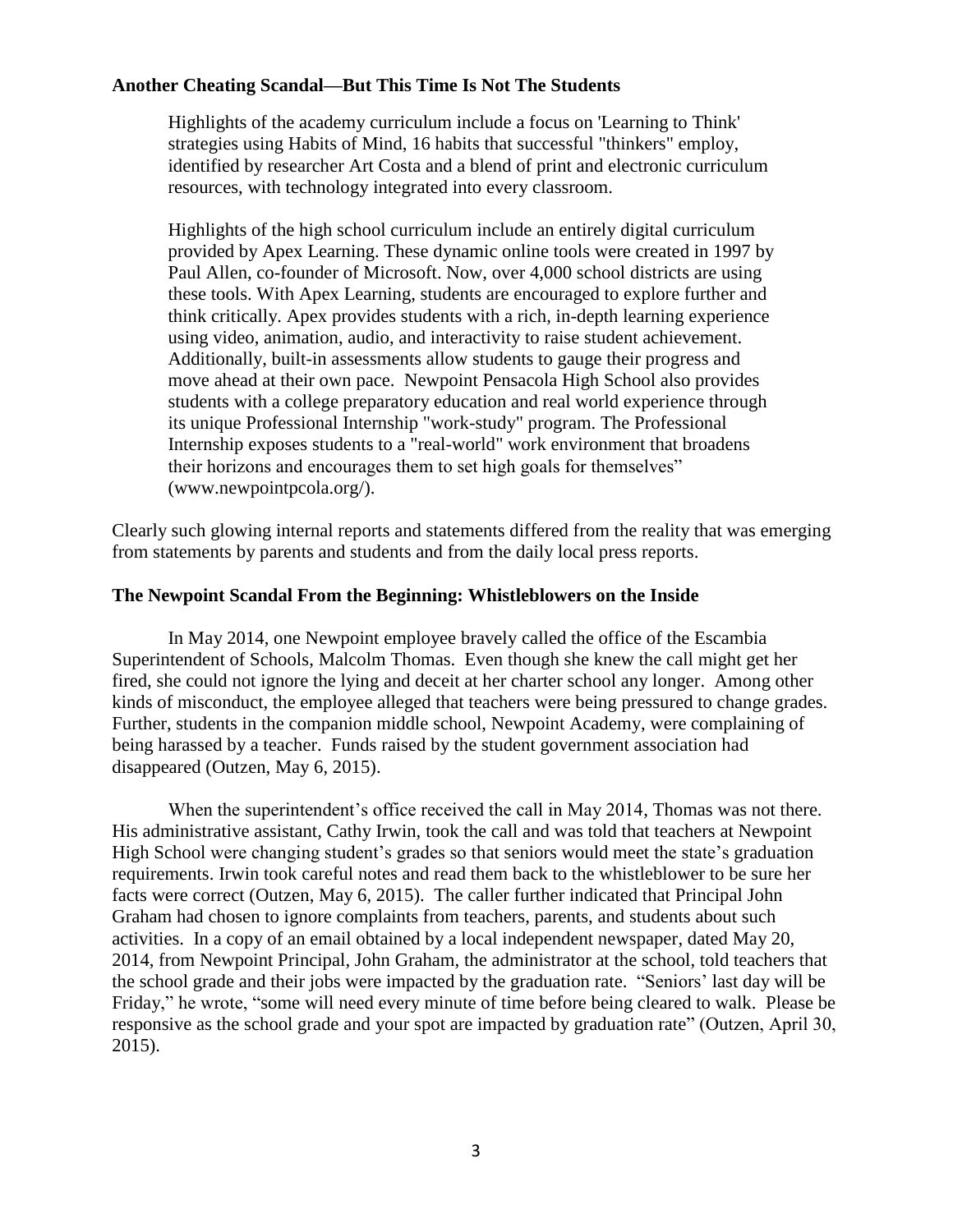Following that call, other teachers came forward with similar stories, so the whistleblower discreetly went outside and called the School District again to report the additional information (Outzen, May 6, 2015). This time the whistleblower did not only report activities associated with grade fixing and questionable record keeping. The allegations went much further. Safety and health issues were another concern as the whistleblower went on to describe incidences where teachers were physically assaulted by students, students exposed themselves during class, the county health department was called in at least four times to examine the condition of school bathrooms, and there was an infestation of mice. Seemingly, there was no end to these kinds of complaints and more (Outzen, "School Safety and Health," March 31, 2015). And apparently that was only the beginning.

The whistleblower believed that Superintendent Thomas was her last hope and in fact there was reason to think that maybe he would intervene and investigate. Investigators ultimately discovered several phone message slips and emails generated by personnel at the School District's offices referencing the situation at Newpoint from as early as May 2014. But no actions by School District officials followed them as a result. This was despite the fact that the messages and emails clearly described the fact that information was received concerning Newpoint teachers being asked to extend assignments, allow make-up work, give answers to tests, and change class grades (Outzen, May 1, 2015).

District emails verified the phone calls and showed communication between Irwin and Vickie Mathis, the Director of Alternative Education (Outzen, May 6, 2015). In an email on May 22, 2014, Irwin informed Mathis that the whistleblower had specifically reported that the Spanish and Chemistry teachers told her they were told to give seniors "A's" so they would graduate. It seemed, based on information provided, that Newpoint Principal John Graham backed up the order. Irwin clearly indicated that Superintendent Thomas requested that she relay the information to Mathis (Outzen, May 6, 2015).

Upon hearing of some of the allegations, Mathis replied that she would call the Florida Department of Education for advice and contact the Newpoint Board Chair. In her second email to Irwin and Thomas, the Alternative Education Director wrote that the data specialist had specifically identified two seniors with low GPAs. Mathis said he had contacted the school and left a phone message for the principal. Additional information, growing more and more specific provided the names of teachers who had been told to change grades and the names of students whose grades were changed. She told Irwin that two teachers had made copies of all students' current grades and commented that if grades needed to be changed, then they were to change them (Outzen, May 6, 2015).

The emails containing the allegations and documenting the responses of School District personnel were part of a review not performed until April 2015 by Superintendent Thomas to comply with a public record request made by Newpoint management. Interestingly, there were no follow-up emails between Mathis and Irwin after May 23, 2014 or any documentation that shows if the district's investigator Gary Marsh investigated the allegations (Outzen, May 6, 2015). In the end, the Newpoint schools finished their school year with no report by the Escambia County School Board of any problems (Outzen, May 9, 2015).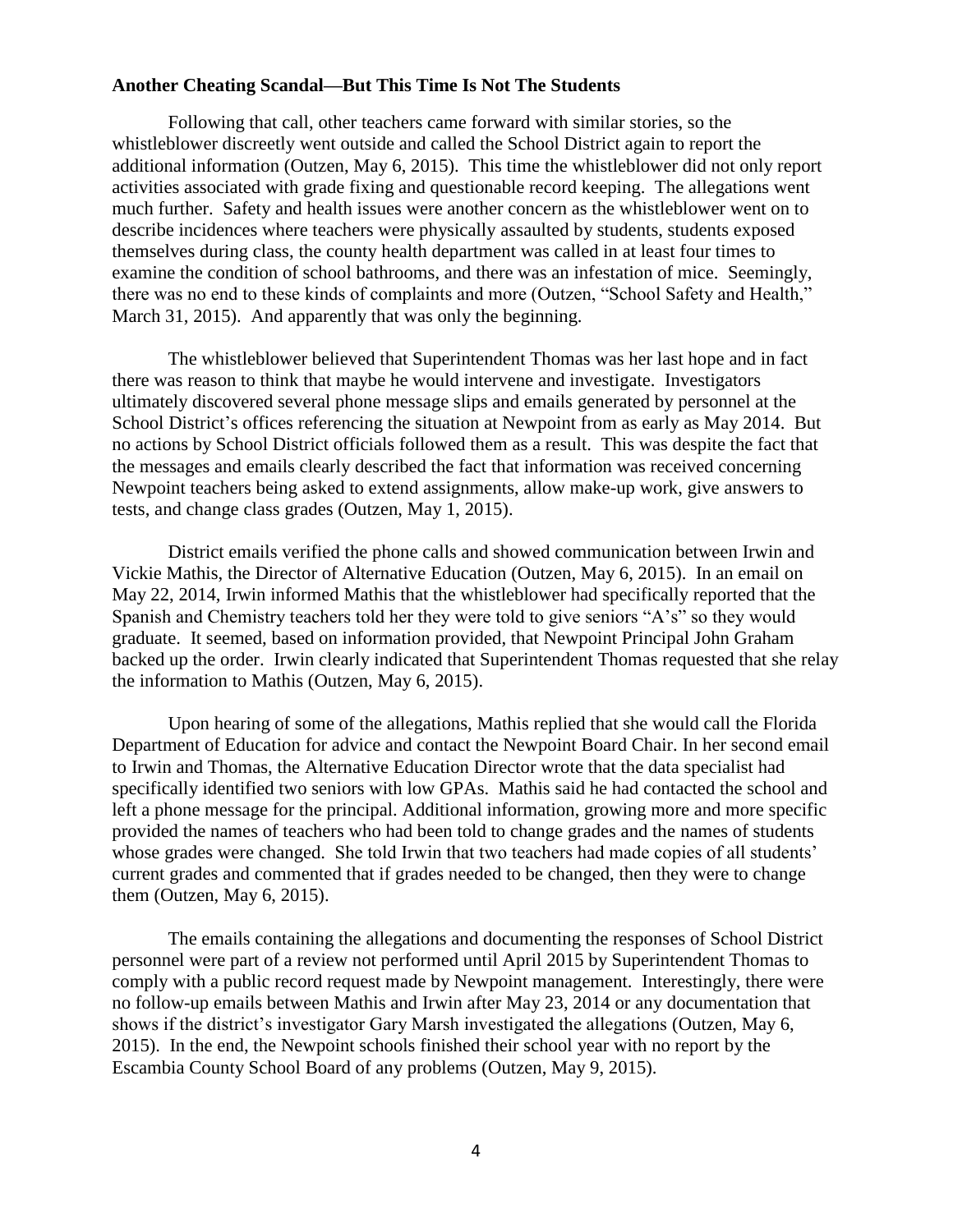Superintendent Thomas chose not to notify the School Board of the allegations or any other problems at what was generally recognized as the county's model charter school. There is no proof that Thomas did anything to put a hold on Newpoint High's 2014 graduation to provide time to investigate the allegations. Teachers, students, and parents have no indication that Thomas did anything about Newpoint before the 2014 graduation. No district investigators went to the school to question teachers. The Escambia County School Board was not informed about the allegations. In the end, Newpoint received an "A" grade and went forward to open for another school year (Outzen, May 7, 2015).

The whistleblower was very disturbed about Thomas' lack of active response to her calls. In spite of having a half-hour discussion with the administrator who told her he would follow up on the matter. The conversation at first left her feeling very optimistic that things would be handled, but she soon realized that nothing was being done at all (Outzen, May 6, 2015). The whistleblower sought advice from a local community leader, Kirk Sutek, associate pastor of My Father's Vineyard, a local church. Sutek had met Thomas when he visited the church on one occasion and he went on to advise that if she would put together a package of information, he would deliver it to Thomas personally. The package was quickly assembled and on May 28, 2014, Sutek delivered it to the School District office. He had no idea if the Superintendent ever actually personally received it. Sutek had a personal interest in the outcome of this issue since his own daughter was a student at Newpoint at the time (Outzen, May 6, 2015).

At this same time, other information came to Thomas from still more sources. An email came from two students who provided documentation that they believed showed a Newpoint teacher had stolen money raised by the Student Government Association over the school year. They indicated that they had reported the incident to Principal Graham, Jessica Koziara, the school's assistant director, Marcus May, the owner of Newpoint, his assistant, David Stiles, and other students of SGA. Sadly, they also wrote that it seemed that no one had decided to take action of any kind. The two students went on to beg for Thomas' help. As he had with the whistleblower, Superintendent Thomas assured them that he would take care of it, but once again, nothing happened (Outzen, May 6, 2015).

#### **But Wait---There's More!!**

To many outsiders, it appeared that the Escambia School District was not actively looking into the matter of Newpoint's possible grade tampering and other questionable activities by school administrators and teachers once the information was shared by the first whistleblower and that was very nearly the truth. But that changed late in 2014. In spite of the fact that there were several phone calls, emails, and even packages delivered to the School District after May 2014 related to activities at Newpoint, it did not look like any of that generated any significant investigation until December, 2014 and January, 2015. School Superintendent Thomas explained that it was because late in 2014, his office found evidence that finally gave their investigation some traction. Thomas insisted they began investigating Newpoint almost as soon as they first opened their doors because his office had been getting complaints since the beginning. But he said allegations against teachers are not easy to do something about because Newpoint teachers are not School District employees and therefore he cannot suspend them. That is left to the Newpoint School Board (WEAR, April 29, 2015).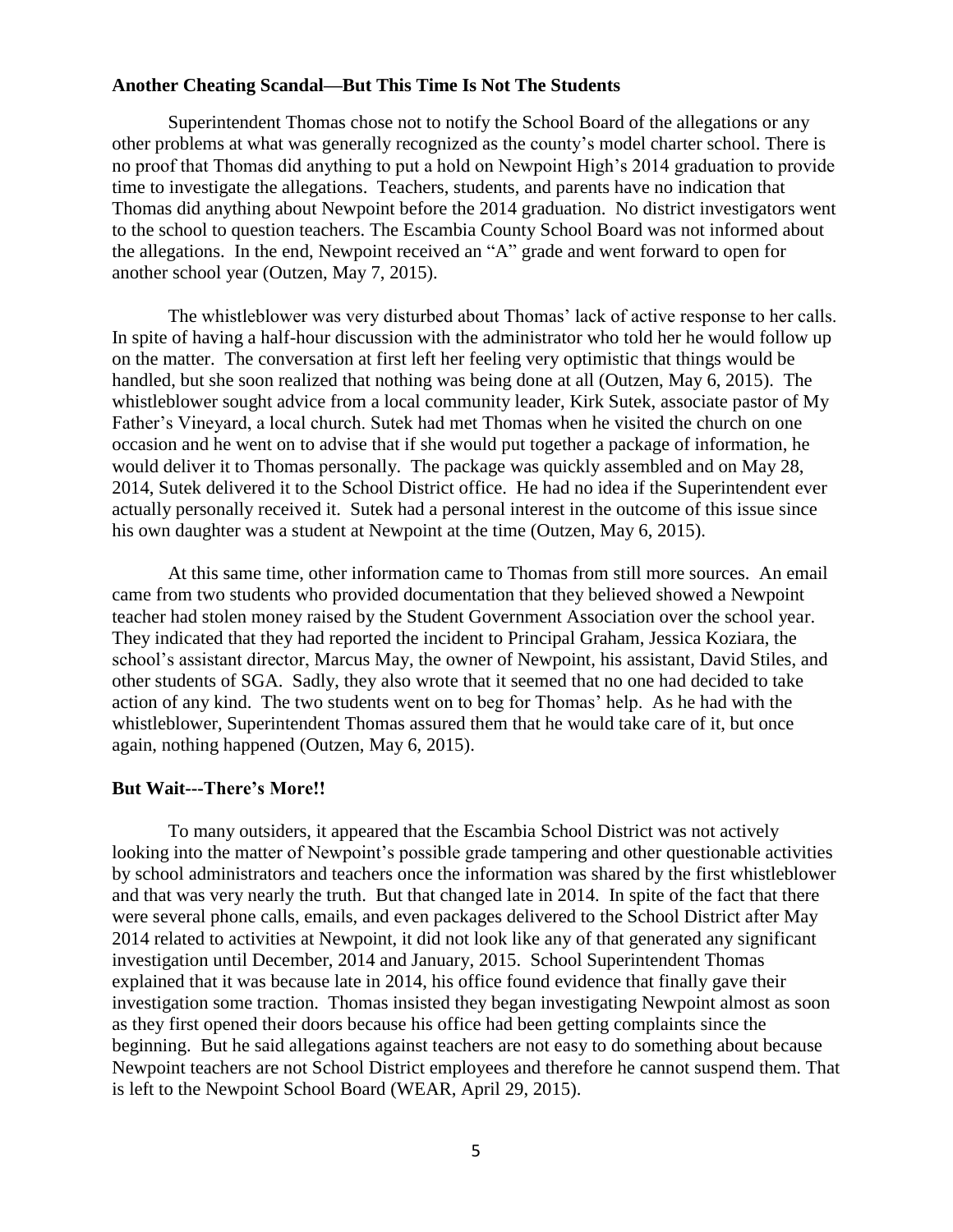As the School District received even more complaints over the winter in late 2014 and early 2015, once again county school officials looked at continuing as well as new charges of grade tampering, harassment, allegations of sexually inappropriate behavior by a teacher, unqualified teachers, serious breaches in safety, and an illegal after-school program (Outzen, May 6, 2015). Once again, the district investigator was not allowed to question teachers. According to the records, the District staff was told to shut down the investigation in January and February (Outzen, May 7, 2015). In the absence of any publicity of the allegations, on March 16, 2015, Governor Rick Scott presented Newpoint High School and Newpoint Academy, with checks \$11,392 and \$15,861 respectively, based on their high performance during the 2013-14 school year.

If the allegations against the charter school proved to be true, the check presentation was nothing more than a sham, a point that should have been very clear to School District officials. The School Recognition Program provided financial awards to schools where students had sustained high grades or shown major improvement, upon review by the Florida Department of Education. Schools could earn up to \$100 per full-time equivalent student provided they either

- Receive a school grade of "A."
- Demonstrate exemplary improvement due to innovation and effort by improving at least one letter grade.
- Improve more than one letter grade and sustain the improvement the following school year.
- Fall under the "alternative school" designation and receive a school improvement rating of "Improving" or improve at least one level.

According to the Florida Department of Education, Newpoint Academy received "C" grades for 2014 and 2013 and an "F" in 2012. Newpoint High School earned "A" grades in 2014, 2013 and 2012 (Lett, April 1, 2015).

Thomas' failure to report the problems at Newpoint earlier meant that the two schools at the heart of the scandal had received accolades for students' performance resulting in significant financial benefit. In that presentation by the Governor on March 16, 2015, Newpoint Academy and High School were among 22 Escambia County schools to split \$1.42 million in Florida School Recognition Program funds. Newpoint Academy and High School had received \$60,639 during the preceding three years. This was in addition to the checks for \$15,861 and \$11,392.

After almost a year in which the subject was not generally discussed even behind closed doors, the grade fixing scheme eventually became public when the whistleblower contacted School Superintendent Jeff Bergosh on March 25, 2015, expressing frustration that conditions at the charter school had continued to decline in the complete absence of any response from either within the Newpoint organization or the School District. In his blog, Bergosh commented that "This communication dissonance, the Board's lack of knowledge about specific issues at Newpoint, points to some significant dysfunction with respect to the way the Board is kept abreast of allegations this explosive---Particularly acute because the allegations were leveled multiple times throughout the month of May 2014---almost a full year ago! This just points more clearly than ever, to the desperate need in this district to employ an appointed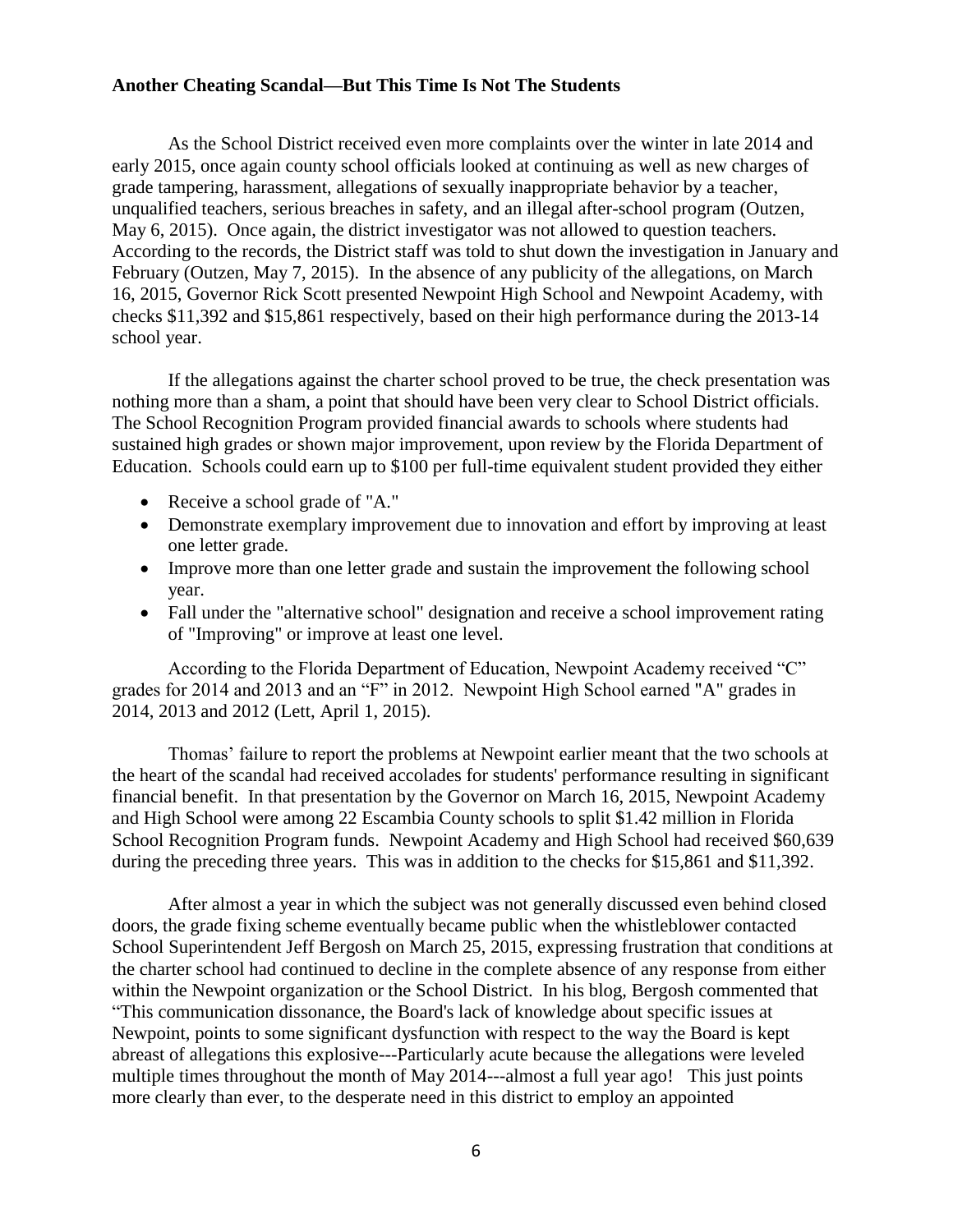superintendent of schools, accountable to the elected Board and focused on keeping the Board informed, not blindsided and marginalized" (Bergosh, April 3, 2015).

The whistleblower sent Bergosh a 22-page report detailing the grade tampering activities, including the names of the students and their parents, the dates of incidents, and the names of the teachers whom the school's administration directed to change records so that Newpoint could maintain its "A" grade and thus receive bonus money from the state. Of significance was the fact that based on the information contained in the documents, it seemed that the grade fixing may have been going on longer than just the 2013-2014 school year. In addition, they also related incidences of unqualified teachers and substitutes who stole school funds, watched adult films in their classrooms, and even inappropriately touched and interacted with high school and middle school students. Bergosh passed the documents provided by the whistleblower to Donna Waters, the School District's attorney and to Superintendent Thomas (Outzen, "High Performing Charter School," March 31, 2015,

Bergosh, a prolific local blogger, posted a cryptic note on March 26, 2015 in which he asserted that the worst example a public charter school can set is cheating. He went on to affirm that cheating to boost graduation rates, which ultimately raises school letter grades, and ultimately assists a school in receiving funds from the state for bonuses, was an even worse example to set (Outzen, April 8, 2015). Bergosh revealed that the allegations of widespread grade tampering had been made against one of the district's charter schools. He was extremely upset that the School District had not informed him of the allegations when they first became aware of them and that the school was allowed to receive a check from Governor Scott (Bergosh, April 3, 2015).

Bergosh at first did not identify the charter school in question, indicating that he had greeted the director of this school that cheated during the check presentation ceremony and congratulated him on a great accomplishment. He believed he had been duped and used and regretted that the Governor had also been made to look badly. He felt strongly that at a minimum, staff should have not invited this school to this ceremony in the face of all of the allegations of misconduct (Outzen, "High Performing Charter School," March 31, 2015).

The real question in the minds of many was why it seemed so apparent that Thomas and other county and state school officials were refusing to take appropriate action in the face of the mounting evidence that serious acts of impropriety at the very least were going on at Newpoint. Superintendent Thomas had still told the School Board nothing as of the end of March 2015 and records did not indicate that he contacted the governor's office about the grading issues before the governor presented the checks to Newpoint Academy and Newpoint High in March for their outstanding performances for the 2013-14 school year (Outzen, May 6, 2015.

But the public records obtained from Bergosh did shed some light on a variety of possible reasons for the Newpoint investigation stalling. His written notes revealed something rather interesting that appeared to be attributed to district investigator Gary Marsh at the end of January 2015. March had reported that his next step would be to obtain statements from teachers and that so far nobody had given him the go ahead to do that. There were accounts of individuals on one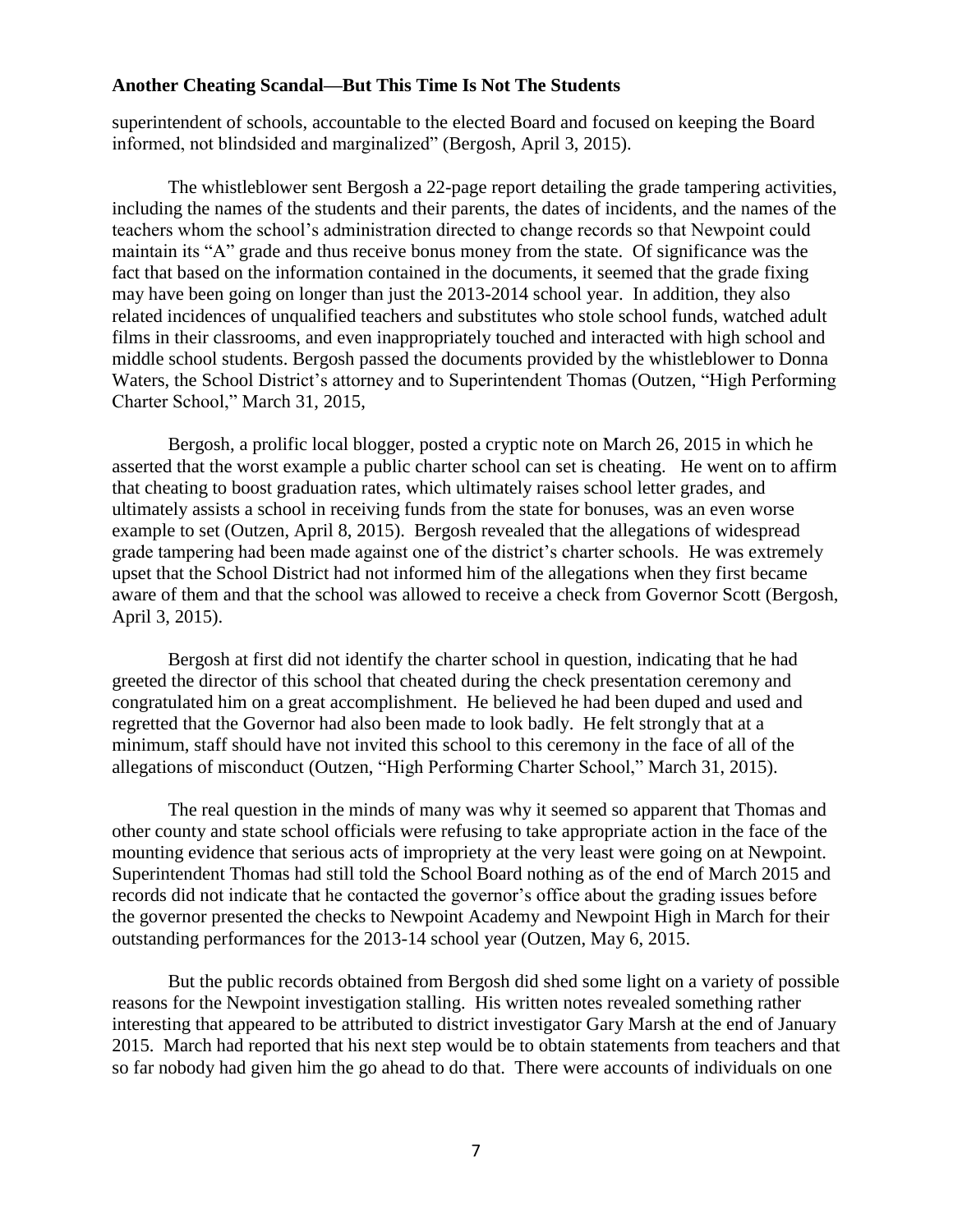occasion discussing certain events and conversations and then changing their stories upon later reflection (Outzen, May 6, 2015).

In other notes summarizing phone conversations and text messages with an unidentified whistleblower, Bergosh had written that the whistleblower talked about how the investigations were handled by the School District officials and staff. That whistleblower reported that Vickie Mathis and her assistant, Susan Rigby were not happy that Thomas had shut them down after they had worked for months on the Newpoint case. The whistleblower also praised Bergosh, saying that he was the only other person besides Mathis and Rigby who thinks the school mishandled the allegations. Further, Bergosh was urged to call Pamela Anderson of the Department of Children and Families (DCF) saying that Thomas had gotten her to say the school was safe, even though the directors had never reported any inappropriate behavior by teachers to them. DCF was reportedly outraged until Thomas Malcolm finally contacted her (Outzen, May 6, 2015).

Bergosh asked the whistleblower if there was ever an investigation of the grade tampering. The response was that Thomas had not investigated it himself and did not direct anyone else to either. Mathis and Rigby were the only ones who had looked into those allegations and then only up to the point at which Thomas' investigator told them to stop after they discovered three students should not have graduated because they did not meet any requirements. The investigator said Thomas had directed him to stop pressing the matter and shut it down (Outzen, May 6, 2015).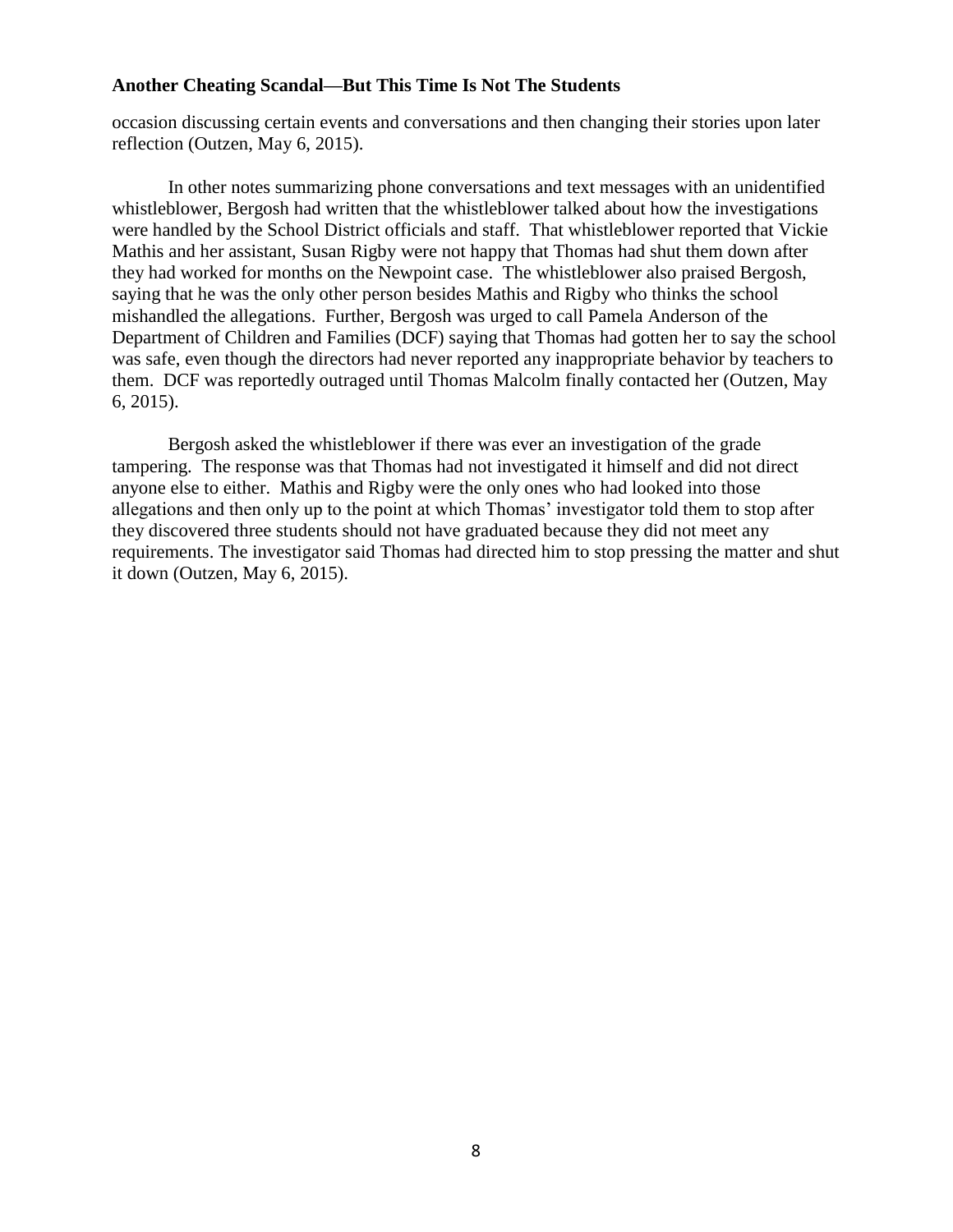#### **A Formal Investigation is Launched**

Once the situation at Newpoint became public in March 2015, the Escambia County School District began formally investigating the allegations of grade changing at Newpoint Academy and High School. Superintendent Thomas, having previously not notified anyone in the School District of the situation when he first became aware of it almost a year earlier, now verified having received the allegations and also indicated that an investigation had been ordered. But he still declined to discuss any details (Lett, April 1, 2015).

In the face of the rapidly accumulating allegations, Newpoint Education Partners issued a statement April 1, 2015 denying any grade tampering by school administrators or teachers. Carla Lovett, Newpoint's Vice President of Curriculum and Instruction, said in the statement that officials had not been notified about any formal investigation and that the school's administration believed the complaints were the result of accusations by a disgruntled former employee. She described them as "baseless, unfounded and utterly false" (Lett, April 2, 2015).

Lovett also refuted what she described as the insinuation in the press that changing grades accounted for the schools' success in terms of the state-assessed school grades. She reminded everyone that the state grading formula for Newpoint Pensacola was based only on the students' scores on state assessments, and was not related to classroom grades. She argued that there was no correlation between the false allegation of grade tampering and the schools' success as an "A" rated school. Her statement ended with the fact that school officials were in the process of collecting information so they could take appropriate action and that until those data were analyzed, the school would have no further comment (Lett, April 2, 2015).

Superintendent Thomas said there was no timeline for completing the investigation, but encouraged anyone with information to contact the proper School District authorities. He described the investigation as complex and very active, and resting firmly in the hands of the School District and the State Attorney General's office. He vowed that the investigation would be allowed to fully run its course and, once the facts were known, his office would decide what to do (Lett, April 2, 2015).

The investigation by the State Attorney's Office was being directed by Assistant State Attorney Greg Marcille, one of State Attorney Bill Eddins' prosecutors, who revealed that his office was already conducting investigative interviews and an intensive review of documents. The primary area of review was the allegations involving grade inflation and whether or not any financial benefit had occurred as a result. In addition, there were other allegations that had been made and he was committed to reviewing those as well. Marcille reported that the investigation was currently at a preliminary stage to determine exactly what may, or may not have occurred. He made it very clear that pursuit of any formal charges would only come after it was clear whether the evidence supported the commission of any actual wrongdoing (Lett, April 4, 2015).

#### **Parents Are Divided on Newpoint Schools**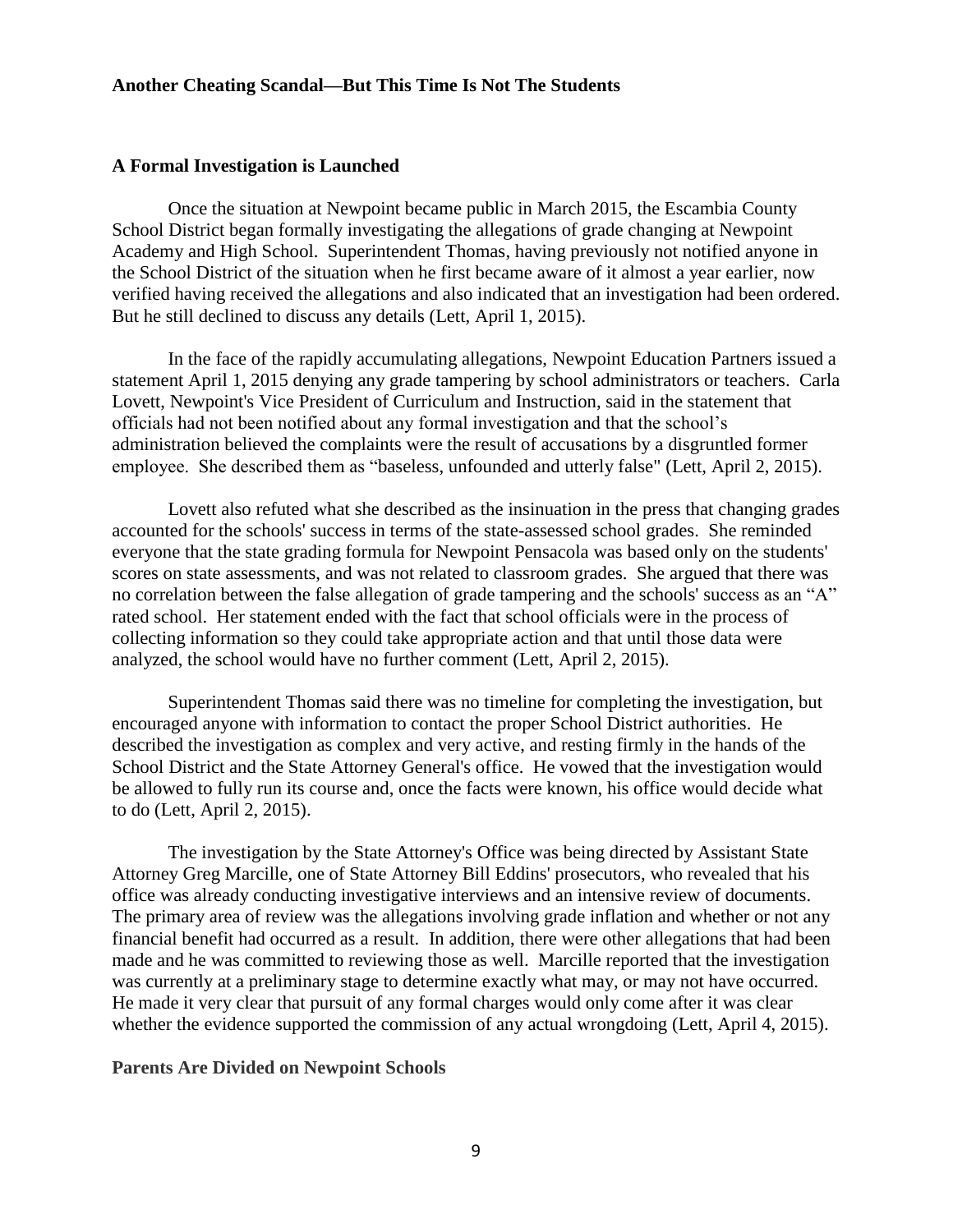Interviews with parents of Newpoint students showed that they were sharply divided on the issues being discussed. Conditions such as the small classroom settings and an apparently successful academic program at Newpoint Academy and High School had pleased many parents of students at the two schools for years. But now allegations of grade tampering, together with salacious accusations of possible sexually inappropriate behavior by a teacher, left many of those same parents dismayed and they responded by openly challenging the charter school's reputation (Lett, April 5, 2015).

The recent developments revealed by the investigation by the State Attorney's Office differed sharply from the initial experiences of many of the parents at Newpoint. One couple in particular, when interviewed, responded that during the first couple of years, the school was, in their words, "awesome and the teachers were great." Their three children all attended the charter school, but the accumulation of negative reports of activities engaged in by administrators and teachers had led to a decision to pull all three of the children out of the Newpoint schools in the upcoming fall (Lett, April 5, 2015).

But grading accuracy was not what was disturbing these parents and prompting them to speak out in a news interview. They reported that the schools had experienced a significant amount of teacher turnover. The math teacher teaching one of their children had left Newpoint Academy in 2013 and was replaced by a new math teacher who was not a math teacher. Further, they went on to add that there were teachers using profanity during instances of multiple outbursts. They related that in the previous year the music teacher had called the students bastards and that the teacher did not return at the beginning of the school year (Lett, April 5, 2015).

The last straw for these parents came when they discovered that during the Christmas holidays a teacher had allegedly sexually harassed their daughter. Their daughter told them he looked her up and down and said "mmm-mmm-mmm," adding she knows of other girls who allegedly had been harassed or touched inappropriately by this teacher. The parents said the same teacher also allegedly showed their 16- and 13-year-old sons a video of teenaged girls playing soccer wearing only underwear that included thongs (Lett, April 5, 2015).

The couple reported that they spoke with John Graham, Director of Newpoint Academy and Newpoint High School, in early January about the incidents and he said he would look into it. When he finally got back to them, Graham told them that there was no one to corroborate the story. The parents naturally asked their children if Graham had spoken to them and discovered that he had not. They also contacted several Newpoint and Escambia County School Board leaders, including School Board District 5 representative Bill Slayton, who only replied to their email by saying that he had forwarded it to the appropriate district personnel who would add their concerns to the list (Lett, April 5, 2015).

Despite stories such as this one, some parents still praised the Newpoint schools. One mother who enrolled her 15-year-old daughter in Newpoint High in October with plans to reenroll her in the fall of 2015 said she had done some research on Newpoint and felt her child stood a better chance there because of what she described as the school's attitude of acceptance and unwillingness to label kids. She added that she did not believe grades were being tampered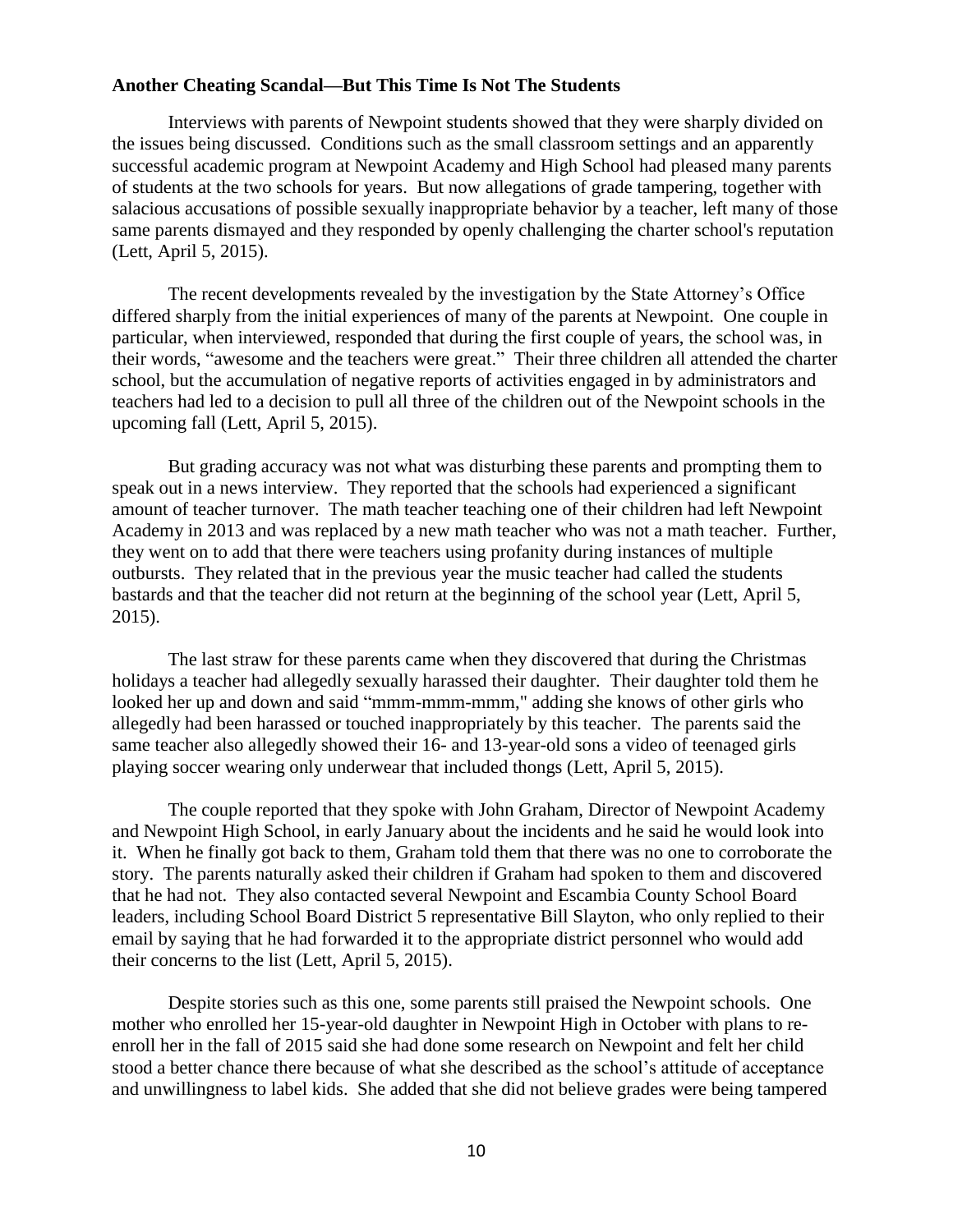with or changed. Her daughter echoed her mother's support. She described the fact that she and her classmates used Apex Learning, a virtual learning program, so unless paper grades were changed, it would be impossible to change grades. She felt that because the classes were smaller at Newpoint, students could work at their own pace and she concluded by saying that the school was very family based (Lett, April 5, 2015).

But allegations continued to mount. Importantly, complaints began to bear a striking similarity to each other suggesting that there was something to what these parents were reporting. One mother said that in December 2014 a teacher showed her 13-year-old daughter's Newpoint Academy class a film about Japan's annual "Festival of the Steel Phallus." She stated that her daughter came home and told her that one of her teachers was going to show a film about the Japanese penis festival the next day. She at first thought the girl had misunderstood the teacher or misconstrued what he said, thinking that maybe the kids simply made it up, because she could not imagine who in their right mind would show something like this to kids (Lett, April 5, 2015).

She went on to say that the next day, during the class, her daughter sent her a text stating the teacher had shown two objectionable videos. Outraged, the mother emailed Graham and Newpoint's Vice Principal, Alisa Wilson, about the incident but, to her surprise, she did not receive an immediate response from either. The following day she called the School District and was referred to an administrator, who followed up on the complaint and eventually had the daughter removed from the class in question (Lett, April 5, 2015).

Ironically, this mother had wanted to remove her daughter from the school in the current year, but, because she was satisfied with the school when her daughter first enrolled, she opted to let her stay there. She knew it was an "A" school and it had good reviews at the time. But she began to have doubts about Newpoint such as why her daughter never had homework. Her daughter responded saying that she earned "A"s for attending school functions like a women-less beauty pageant and a school talent show, all of which factored into her final grade (Lett, April 5. 2015).

Interestingly, none of these complaints was anything really new. Escambia County School District officials had dealt with years of complaints and concerns about Newpoint Academy and High School. Indeed, Bill Slayton, Escambia County School Board member, said over the past two or three years, the School District had received numerous complaints about out-of-field teachers, high faculty turnover, and even the lack of parents on the Newpoint Advisory Board (Lett, April 11, 2015).

Furthermore, many parents felt that their children graduated from Newpoint High School completely unprepared for college. One mother of a 2014 Newpoint High graduate said her daughter left the school with a poor education, poor math skills, and poor reading skills. She said that when her daughter tried to enroll in college, she had trouble getting a copy of her transcript from Newpoint. She also learned she was a half credit short of the graduation requirements and had to take an online course in order to be able to graduate (Lett, April 11, 2015).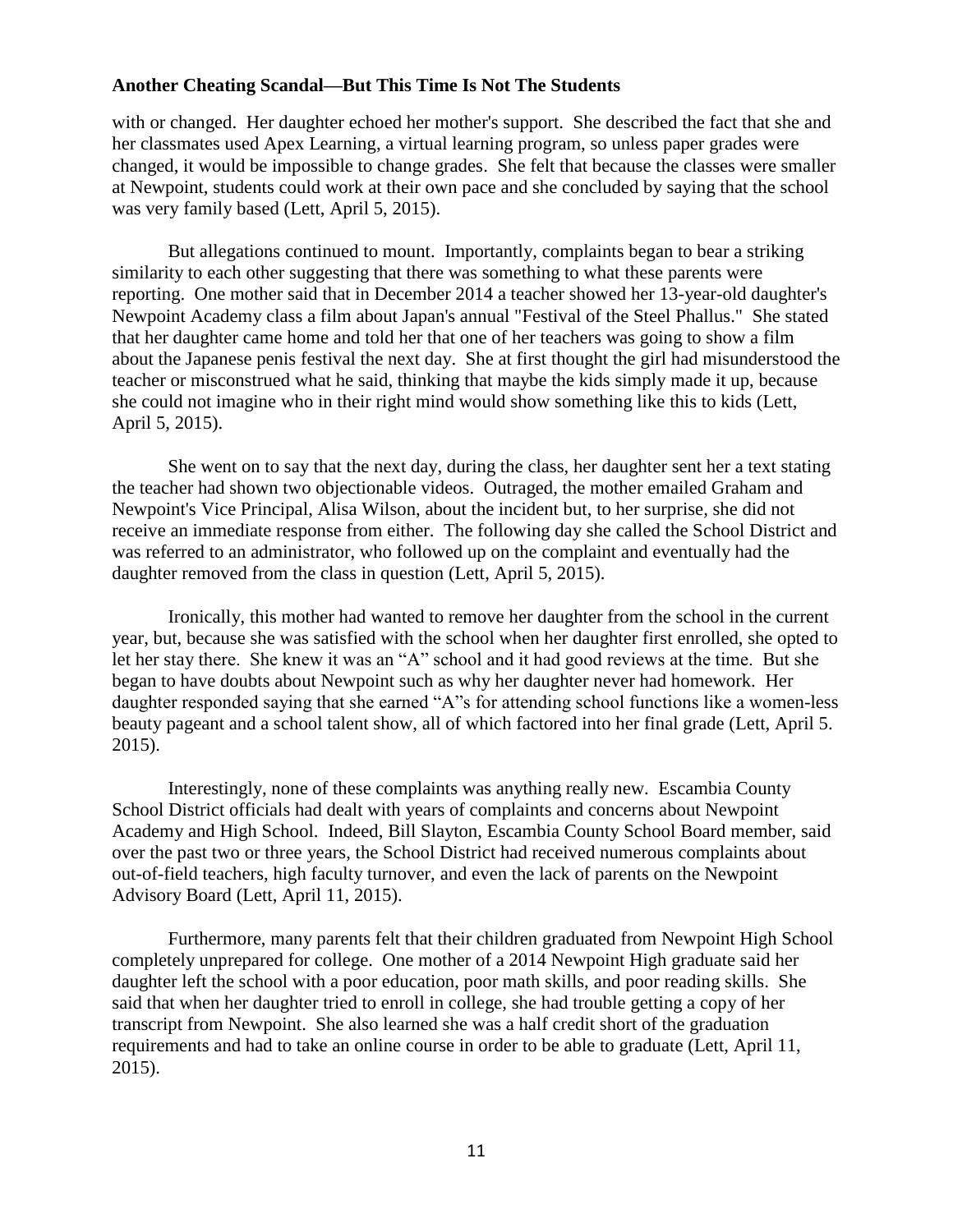Slayton indicated that as the School Board can renew their charter or vote down the charter, but that he had no individual power, only power sitting with the group of five. The charters for the schools are up for renewal in 2016 (Lett, April 11, 2015).

#### **The Parent Company Finally Responds**

Early in April, 2015 Newpoint Education Partners finally launched its own investigation into the grade tampering allegations at the charter schools. In a press release, school administrators insisted that the allegations were baseless. They cited the fact that school grades are based only on student performance on state exams. Since they denied that any there had been any impropriety associated with the administration of those exams, there was nothing fraudulent in either Newpoint's "A" grade or in the bonus funds they had been awarded (Outzen, "Newpoint Denies Allegations," April 6, 2015). The Florida Department of Education was following the situation very closely, but remained hands-off, stating that it was prepared to assist local School District officials if necessary, but leaving things to their discretion for the moment (Outzen, "FDOE Has Offered Help," April 6, 2015).

Carla Lovett continued to deny any wrongdoing but said the company had hired an independent investigator to look into the accusations. She claimed that the company had not been officially informed of any official investigation until approximately two or three weeks earlier and that most of what they had learned was actually disseminated by the press. Lovett reaffirmed that the company was fully cooperating with the official investigation but any allegations of financial impropriety or grade tampering were inaccurate. She concluded by adding that Newpoint Education Partners was very anxious to have this resolved (Lett, April 29, 2015).

In pursuing its own investigation, Newpoint filed a public records request for documents from Escambia County School Board member Jeff Bergosh on April 1, 2015. A second request was filed April 4 for additional records from Bergosh and the Escambia County School District. Bergosh told the local newspaper, the *Pensacola News Journal*, that he made the nearly 200 pages of redacted documents available after the State Attorney's Office ruled the School District was not exempt from providing the documents. According to Bergosh, those documents included emails, text messages, and other correspondence from a whistleblower. He continued to decline to identify the person, but said the documents included correspondence between his source and the School District dating back to incidents that occurred in February 2014 (Lett, April 29, 2015).

#### **So What Should Superintendent Thomas Do Now?**

As of this point, it was beginning to look as though students enrolled in Newpoint (Pensacola) High, Newpoint Academy and Five Flags Academy, another school operated by Newpoint Education Partners, might have to find new schools for the 2015-2016 school year. On Friday, May 9, 2015, Superintendent Malcolm Thomas made a recommendation to the School Board to terminate the charters for all three schools. The matter was then scheduled to be an item on the consent agenda at the regular Board meeting on May 19. If approved, the contracts would end August 17. In his recommendation, Thomas cited all three schools had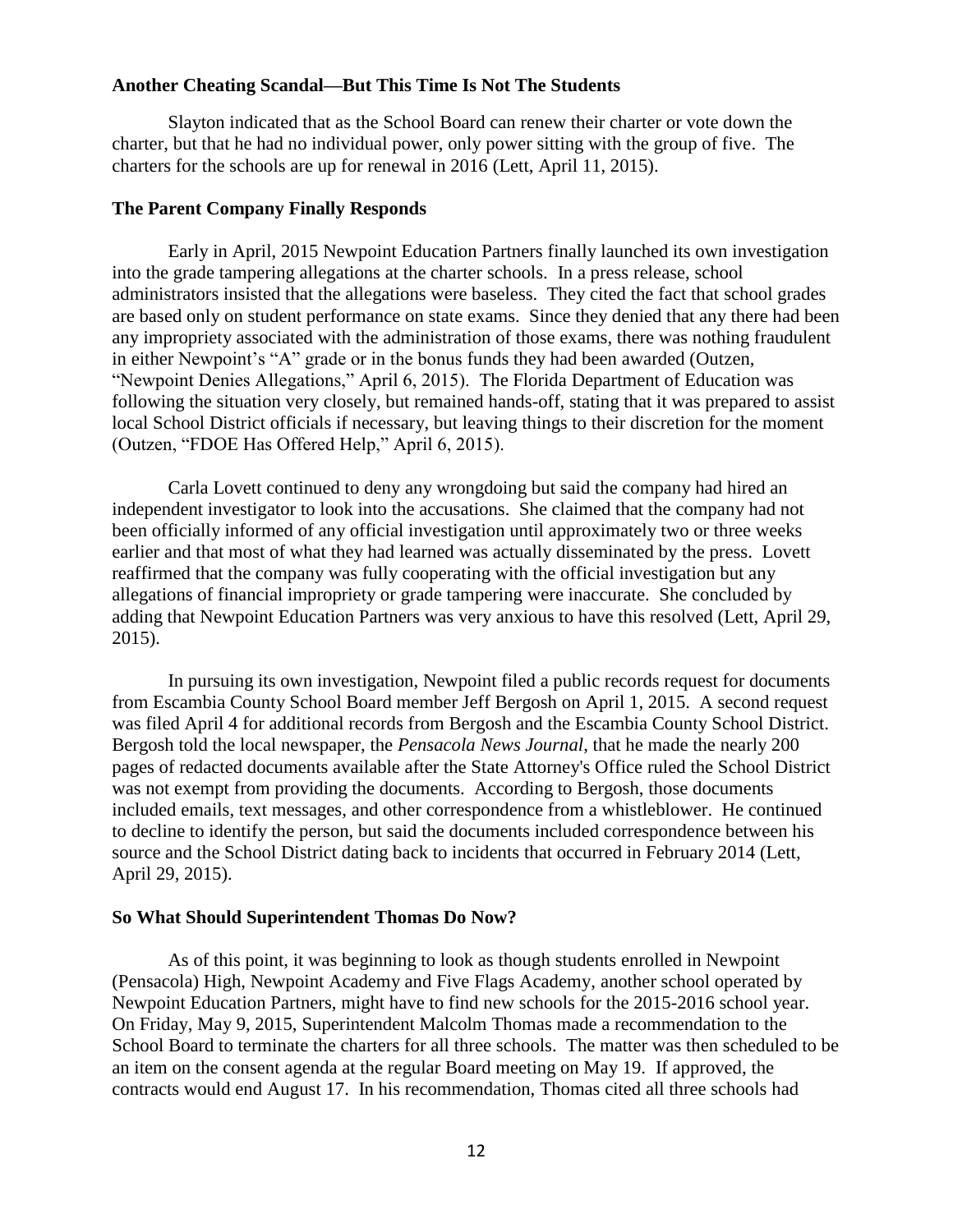violated the contracts they made with the School District, though Five Flags Academy was not implicated in the cheating allegations against the other two schools. His recommendation to the School Board came in the form of a 90-day notice to terminate the contracts. He indicated that the 90-day notice was crucial since that placed the decision on the agenda at the August 17 meeting and he wanted to help the parents and students prepare for the next school year. To wait any longer might have put things off until the middle of a school year (Lett, May 9, 2015).

The stakes in the upcoming May 19 meeting were substantial. Newpoint Education Partners had nearly \$70,000 in payments from the School District on the line as well as its ability to open other charter schools in Florida. Earlier the same week, the Florida Department of Education denied their grant request to open two new schools in nearby Bay County (Outzen, May 15, 2015). The charters for Newpoint High and Newpoint Academy were up for renewal in 2016. Escambia County School District officials personally delivered letters to Newpoint administrators at the schools on Friday afternoon, May 9. If the School Board voted to terminate the contracts, Newpoint Education Partners would have 14 days to appeal the decision (Lett, May 9, 2015).

In the three letters addressed to Linda Brown, Board Chair of 21st Century Academy of Pensacola Inc., DBA Newpoint Academy, Newpoint Pensacola and Five Flags Academy at Newpoint, Thomas listed some of the contractual violations to include the following:

- The schools failed to maintain accurate enrollment data and daily records of student attendance (Lett, May 9, 2015). Students supposedly given suspensions for disciplinary infractions were recorded in the attendance records as being present and despite assertions from the school that the attendance issues had been corrected, as of May 15, the School District was still finding students routinely missing two or three periods a day (Outzen, May 17, 2015).
- The schools failed to maintain student records for current and former students in accordance with the requirements of state and federal law (Lett, May 9, 2015). Some of the Newpoint High School students had only completed a small part of the curriculum in some classes—15 percent in geometry, 20 percent in calculus, and 20 percent in Spanish Lett, May 15, 2015). No grades had been entered in any grade books for English, chemistry and pre-calculus students. The schools' use of Apex Learning, an entirely digital curriculum, requires that all grades and other student information be entered in the School District's FOCUS system (Lett, May 15, 2015). Numerous students' cumulative records were simply missing. During a visit on February 20, 2015, Escambia officials examined the records for 50 students and found only 22 had cumulative folders; on a return visit on March 24, 2015, officials looked at 128 records and found 61 were in good standing, 18 had temporary cumulative folders, and 49 students had no information (Lett, May 15, 2015; Outzen, May 17, 2015).

At Newpoint Pensacola High, using the APEX system, the total points a student can earn in a course are 1,625. Escambia School District staff presented the APEX record for a particular student who had taken a Spanish class in which she had posted 243 points by mid-April 2014, but received full credit for the course (Outzen, May 17, 2015). Lovett, admitting she had not yet looked at the academic records of the students presented, tried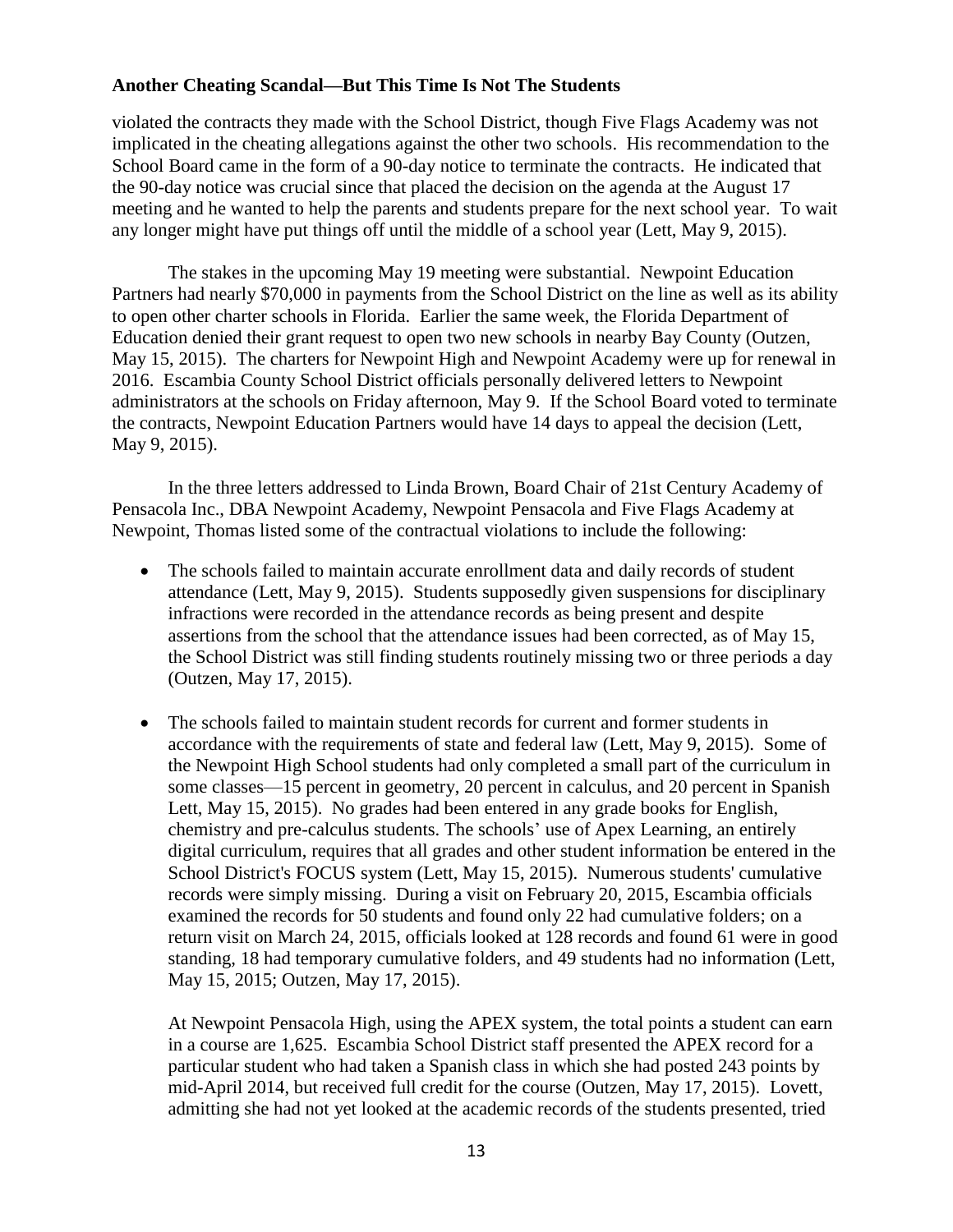to argue that students could have had outside work to help them meet the point requirements for their courses in order to graduate. School Board member Bill Slayton was skeptical that outside work could account for as much as 85 percent of a student's final grade as some records indicated that were not accounted for in some students' records, particularly when APEX is the core of the curriculum (Outzen, May 17, 2015).

- The schools failed to maintain a safe learning environment at all times (Lett, May 9, 2015). During a school-sponsored senior trip/cruise, teachers/chaperones and some underage students drank alcoholic beverages, as confirmed by other students who were present (Lett, May 15, 2015; Outzen, May 17, 2015). One teacher was reported as being so intoxicated that a student had to assist her to get back on the ship. A female student was found drunk in a room with several men. Principal John Graham did not report the incident claiming it was not a school event, even though it was promoted as a Newpoint senior trip and chaperoned by school faculty (Outzen, May 17, 2015). In a collection of other incidents, the school allowed students to sign out of school whenever they wanted. It was discovered that during a 37-day period, the district found 98 incidents where students left with no parental permission or any signature from a school official. Of those, only five parents were contacted and none had received a phone call from the school (Outzen, May 17, 2015).
- The schools failed to follow the Board's guidelines and procedures regarding a recommendation of expulsion (Lett, May 9, 2015). In this instance, Newpoint actually violated the law by not reporting in the district computer system a May 24, 2014 burglary and vandalism committed by five students and which resulted in a felony arrest of one Newpoint student (Outzen, May 17, 2015).
- The schools failed to pursue and make progress toward the achievement of the goals, objectives, and pupil performance standards set forth in its School Improvement Plan mutually agreed to by the Board and the school (Lett, May 9, 2015).
- The schools failed to provide services and accommodations to students with disabilities in compliance with applicable state and federal laws (Lett, May 29. 2015).
- The contracts between the schools and the Education Management Organization (EMO) shall require that the EMO operate the schools in accordance with the terms stipulated in the School's Charters and all applicable laws, ordinances, rules, and regulations (Lett, May 9, 2015). Newpoint Education Partners ran an unlicensed after-school program that mixed elementary and middle school students in which the teacher who ran it was paid directly. The Escambia School District ordered the program shut down and Lovett reported it closed on February 15, 2015. In fact, however, the school let it continue until February 27 (Outzen, May 17, 2015).
- The schools provided employment to person(s) whose criminal background check disqualified this person from employment in a charter school under any applicable federal, state, or local law, ordinance or regulation (Lett, May 9, 2015). This case involved a custodian with a criminal record, hired by the school, who had contact with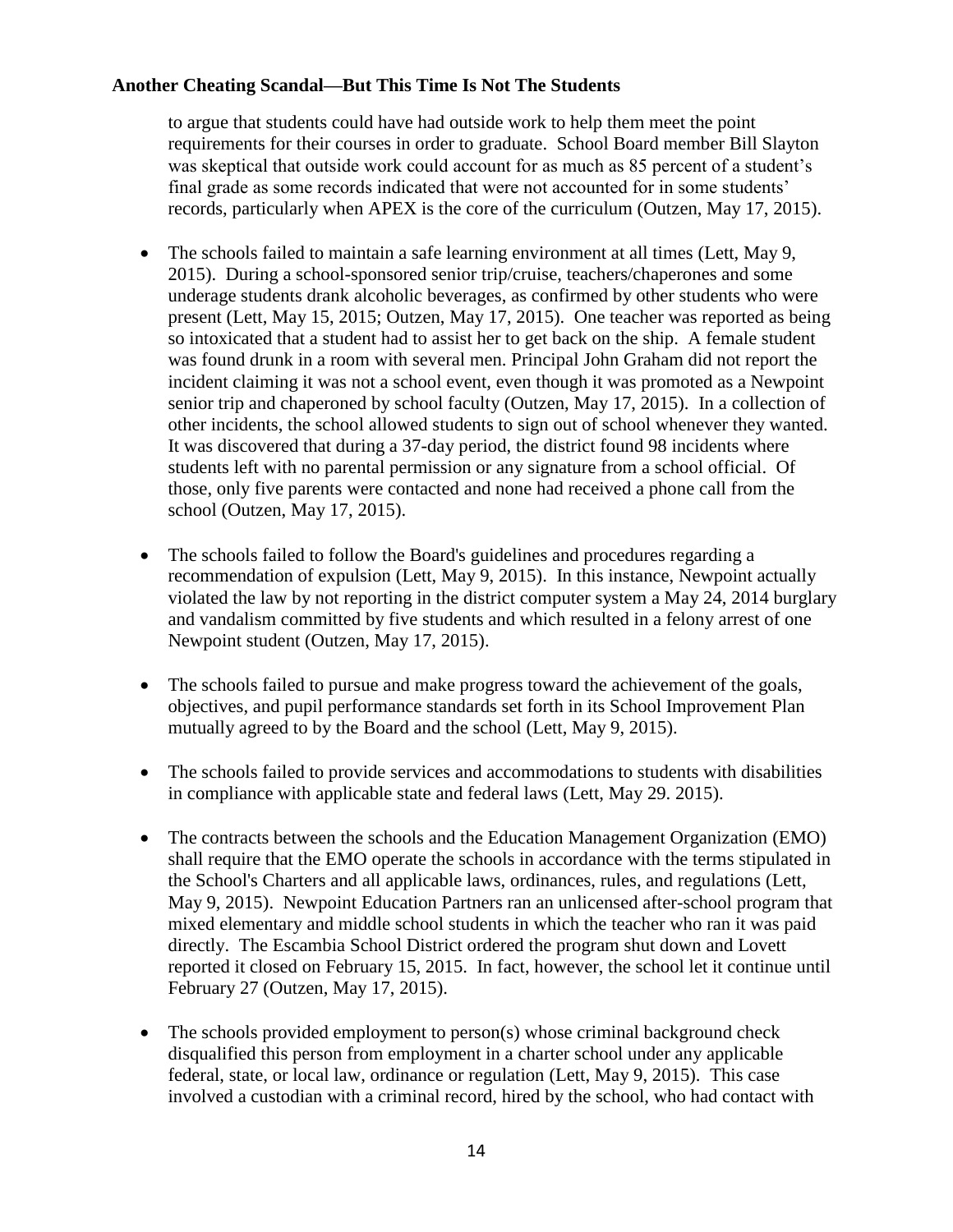the students from August 18-December 17, 2014. The school and the parent company failed to do the proper background check (Outzen, May 17, 2015).

- The schools failed to ensure employees undergo a Level 2 background screening and be fingerprinted in a manner consistent with the Board's policy for criminal background checks, fingerprinting and ethics in education (Lett, May 9, 2015).
- The schools failed to deliver instructional programs or curricula identified in the charter school application or proposal (Lett, May 9, 2015).
- The schools failed to comply with all applicable federal, state and local laws, rules or regulations (Lett, May 9, 2015).
- The schools failed to obtain all necessary licenses, permits, zoning, use approval, facility certification, and other approvals required for use and continued occupancy of the facility as required by local government or other governmental agencies (Lett, May 9, 2015).
- The schools failed to provide Exceptional Student Education Programs and services as required by federal, state and local laws and policies (Lett, May 9, 2015).
- The schools failed to secure the health, safety and welfare of the students (Lett, May 9, 2015).

Superintendent Thomas said the problems identified in December 2014 had only gotten worse since then, which prompted the termination notices. He also said that Florida Department of Children and Families (DCF) had also investigated the schools in January, February, and March and that the agency had sent its findings to the School District on March 26, 2015. Even though DCF found no child abuse, the agency was still concerned about the safety of the students at the school (Outzen, May 17, 2015). Thomas explained that the common thread for all three schools was the Newpoint Corporation. He declared that in his opinion, there were some systemic failures in this case and insisted that the Escambia County School District reserved the right to add to the list of violations as the State Attorney's Office continues its investigation (Lett, May 9, 2015).

Based on earlier private conversations between himself and Superintendent Thomas, Escambia County School Board member Jeff Bergosh was happy and relieved with the clear resolve to finally act on the facts surrounding the Newpoint situation. It clearly gave the Board some time to look at all of the facts and hear Newpoint's side. It was important to remember that everything thus far had been only allegations and all decision making parties involved needed to be willing to remain open-minded and hear all sides of the investigation before rendering a decision (Lett, May 9, 2015). But in a bitter commentary in his blog after the recommendation of termination was issued, he expressed his feelings about the administrator's new hardline tact (Outzen, May 13, 2015).

*"The Superintendent of Schools, Malcolm Thomas, is making the recommendation to the board on this month's agenda that we close all three Newpoint schools.*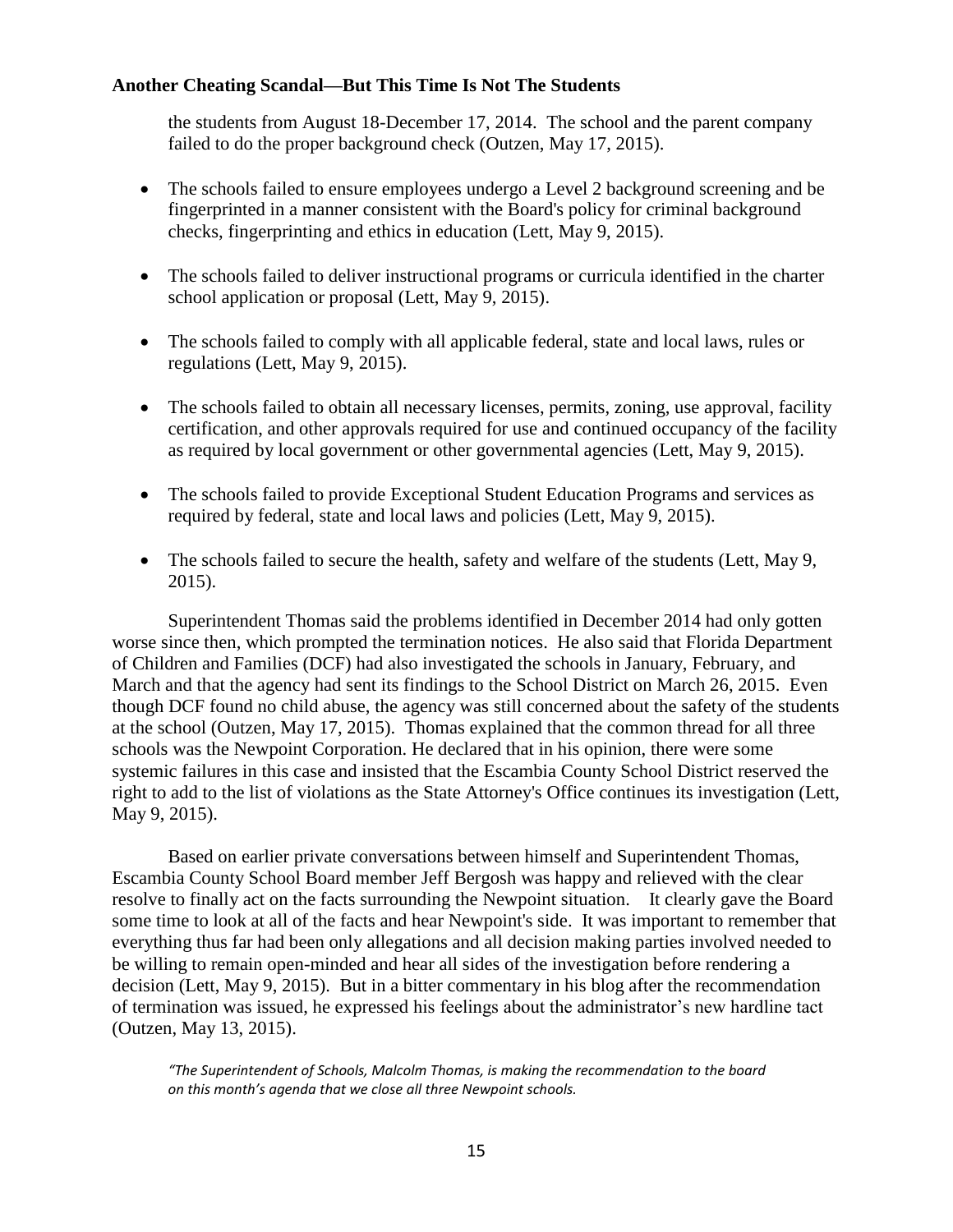*Just last month, in the beginning of April, the Superintendent of Schools and I had a sit down in his office, and I told him that the information I received from the whistle-blower was outrageous, potentially criminal, and that I was taking it to the state attorney's office the next Monday.*

*He was LIVID and said I was jumping to conclusions, and that I was dead wrong about the school, their grade, and the bonus money they received from Gov. Scott on March 16th. I was wrong, and it would be proven so with emphasis, Supt. Thomas told me.*

*I disagreed, I went to the state attorney over the strenuous objections of Malcolm Thomas, because I felt there was potential wrongdoing on the part of Newpoint, and on the part of district administration, particularly as it related to the issues brought to the Superintendent's office throughout the month of May, 2014, and the lack of ANY investigation at that time. Remember, if we had investigated in May/June of 2014, when I believe we should have, we would not be dealing with these issues now.*

*The SAO took the case, knowing the allegations were shocking, and a huge investigation is now underway as everybody knows.*

*But now, suddenly, the Superintendent has done a complete 180 degree turn and now says the schools must be given termination letters now. Remember, he was chastising me in early April, saying I was wrong about Newpoint, and I would be proven wrong. Everything was just fine with Newpoint as recently as March/April, but now they have to be terminated ASAP??? This seems an odd reversal.*

*It is almost like a politicized "rush to judgment!"*

*I would like to see all the evidence before casting my vote.*

*I am committed to making my vote in a manner that is in the best interest of students, parents, and taxpayers, in that order.*

*And I will look at all evidence available before I must cast my vote.*

*This said, there are now new, ominous allegations leveled against Newpoint.*

*Just yesterday, the State of Florida has denied the continuance of two existing Newpoint schools located in Panama City, Florida, based in large part on what is going on here in Pensacola with respect to Newpoint schools here.*

*I am a proponent of charters and choice, however as I stated before, there are serious allegations with significant consequences. I remain open-minded and will listen to all evidence before casting my vote.*

*Respectfully,"* (Bergosh, May 20, 2015)

Thomas' determination to pursue the matter was also met with a written response from Carla Lovett from Newpoint Partners who stood firmly by the corporation saying that it would fight the allegations, calling them "politically driven…baseless or blatant fabrication" (Lett, May 11, 2015). She promised that the corporation would address each of the 14 items listed in Thomas' recommendation for termination of the school's charter (Lett, May 11, 2015).

Furthermore, she asserted that the schools had not received notice of a formal investigation until April 2015, a charge echoed by Paula Byrd, vice chairman of the Newpoint School Board and former employee of the Escambia School District for 28 years. She stated that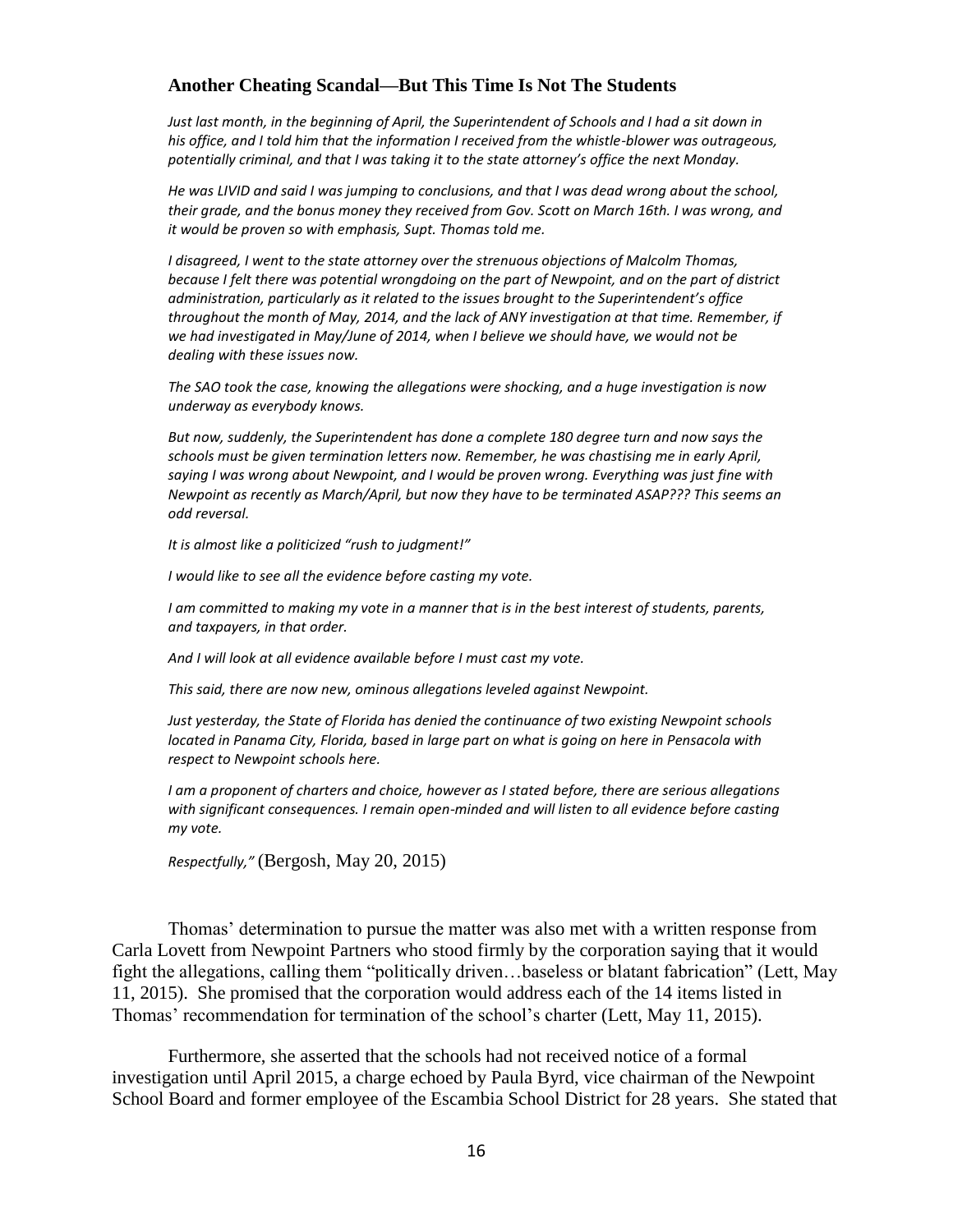there had been no communication between the district and her Board until the termination notices were received on May 8 (Outzen, May 17, 2015).

In their assertions, Newpoint officials suggested that certain School District employees worked to shut down Newpoint schools by not communicating about the investigation and then exaggerating areas of concern that Newpoint believes could have been easily addressed and corrected. The school defended itself by saying that it had tried to meet with the School District staff over the last several months, only to have their requests ignored. Newpoint further indicated that the School District had failed to complete a public record request made in April on a timely basis. Finally, Newpoint said that it had addressed mistakes made by staff and students when they happened, thus making its record not much different than other public schools (Outzen, May 15, 2015).

In response to the charges of no communication from the School District and the Newpoint Board, Superintendent Thomas played a video clip from the School Board meeting on December 12, 2014 to rebut that. The clip clearly showed Principal John Graham, with Newpoint Board Chair, Linda Brown, sitting in the audience, listening to speakers discuss several issues at the schools that needed to be corrected (Outzen, May 17, 2015). In spite of such clear evidence that communication had taken place, Thomas did admit to the media that his staff could have done a better job of keeping the Newpoint Board informed about the investigation (Outzen, May 15, 2015).

Lovett also indicated in the written statement that Newpoint High and Newpoint Academy did undergo some changes just prior to the recommendation for termination that clearly suggest they were preparing to present themselves well for the impending confrontation. John Graham, the school's former director, resigned in the middle of April 2015 and a teacher also left the school in late March. At the present time, Jeff Garthwaite, a former Escambia County School District teacher, principal and administrator, is acting as the interim director at Newpoint High School and Newpoint Academy. He is also a consultant with JAG Consulting, an Escambia County based provider of educational professional development training for middle level educators and administrators (Lett, May 11, 2015).

Lovett went on to affirm that Newpoint officials plan to present facts proving that the recommended action by the Escambia School District is politically motivated, that it is not in the best interest of the students, and is based on unsubstantiated statements and misinformation. The release further continued, saying that "…Unlike the original serious allegations of mishandling funds or grade changes impacting the high school's "A" rating that grabbed headlines, the basis of the termination notice is founded in minor allegations in the form of misinformation, tabloid-like stories of disgruntled employees, and personal opinions not supported by the facts" (Lett, May 11, 2015). She promised that Newpoint would release additional documents within the next week and summarized their view of the facts as of that moment as the following:

• "The superintendent is asking the School Board to ignore Florida statute that states 'the sponsor shall make student academic achievement for all students the most important factor when determining whether to renew or terminate the charter.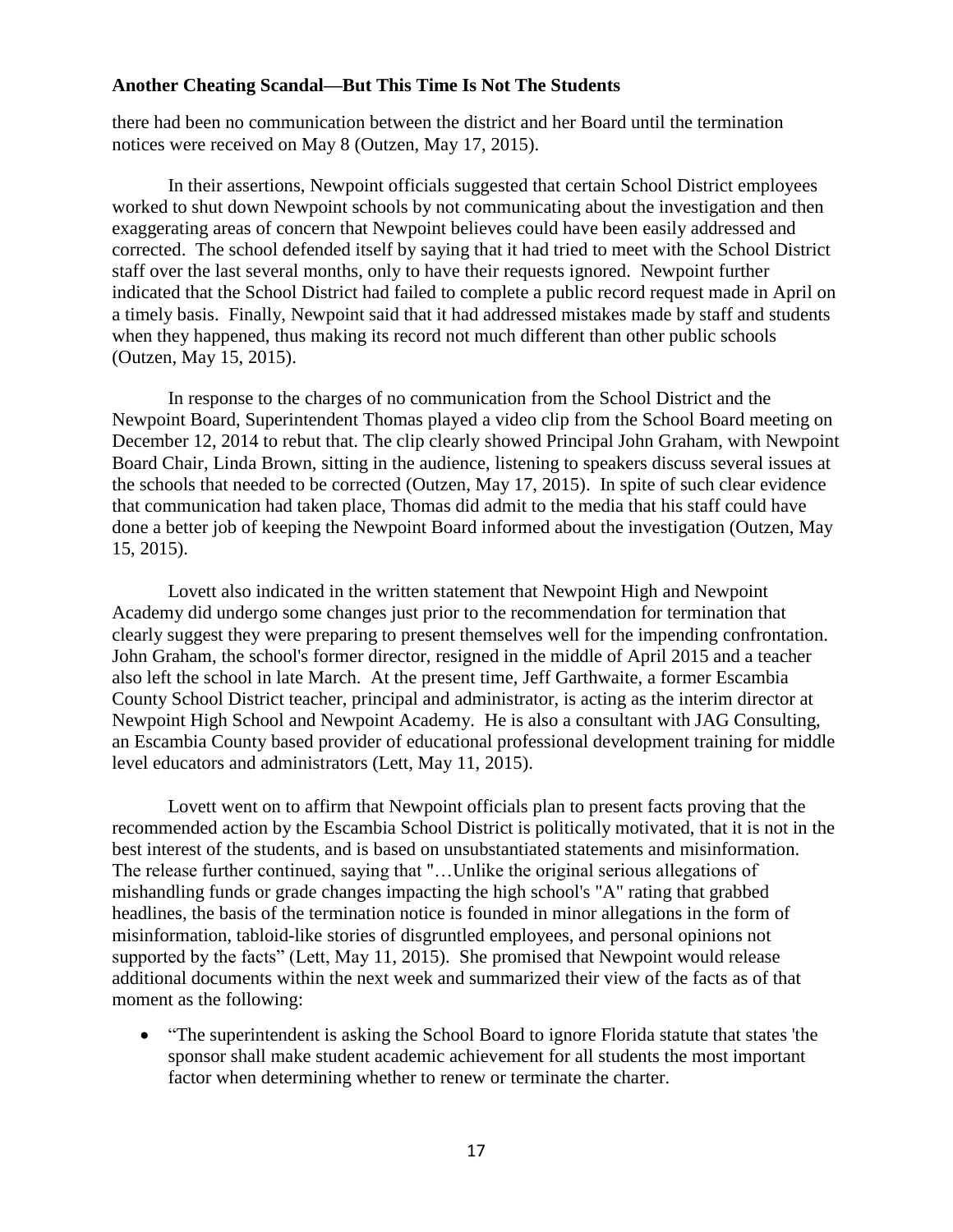- Newpoint Pensacola High School is one of only two high schools in Pensacola with an "A" rating.
- Five Flags Academy is in its first year of operation, has never received notice of concern in any area noted in the termination notice, and, in fact, has only received praise from the district for the school's outstanding record keeping.
- Over the past 4 years of operation, Newpoint Pensacola High School and Academy have had numerous levels of oversight which indicate solid operations. Some examples include: Advanced Accreditation review, monthly financial reports submitted to the district, annual external audits, annual compliance reviews from the charter school office, federal grant reviews, among many others, and never has an issue been raised" (Lett, May 11, 2015).

Lovett said that several people can attest that the evidence presented by the district is not the way it is at the schools. She further said school staff has told her that they had been misled by the district during its inspections of the school, thinking the district was there to help, not investigate (Outzen, May 17, 2015). Lovett vehemently protested the School District's assertion that things had worsened at the Newpoint schools, citing the fact that the March compliance report showed schools were in compliance in several areas. Specifically, she said the Newpoint Corporation does not believe that the schools have to enter their grades in the School District's FOCUS system, insisting that they only have to submit their report cards (Outzen, May 17, 2015).

It immediately became clear that Newpoint Education Partners was positioning itself for a showdown. On the evening of May 9, Carla Lovett sent out the following letter to Newpoint parents in an email:

#### *"Dear Parents,*

*Late Friday afternoon, the district delivered a 90 day notice of intent to terminate the charters for all of our schools, Newpoint Pensacola High School, Newpoint Academy and Five Flags Academy.* 

*While our schools are not perfect, the allegations against us are exaggerated to appear more significant than they really are.*

*We do have rights and recourse in this matter and we will take them.* 

*The district board will consider the termination at their workshop this coming Friday (the 15th) and will vote on it on Tuesday (the 19th). We will vehemently present our side of this issue at these meetings. However, should the board vote to terminate, we have appeal options. We encourage you to attend these meetings to speak to the board about saving our schools.* 

*We have tried to remain professional and not fight this battle in the press, as opposed to how our opponents have chosen to behave. However, at this point, it is important that we are frank concerning what has happened from our perspective.* 

*This is stressful news for all of us, but please reassure your children that their teachers and administrators are devoted to helping them have a strong finish to the school year. We feel certain that we will prevail in our fight to stay open for next year.*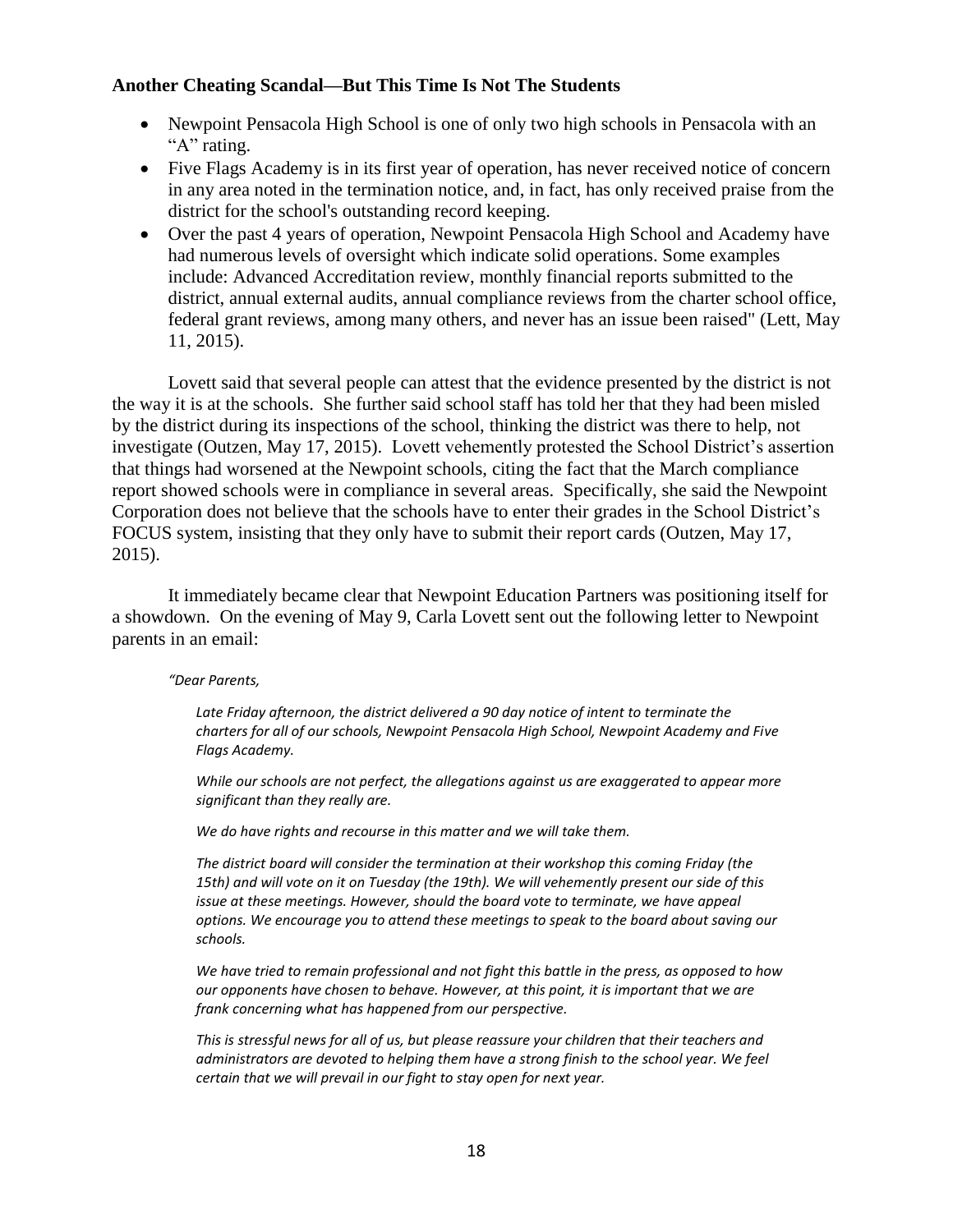### *Carla Lovett"* (Outzen, May 10, 2015)

Newpoint can request a hearing within 14 calendar days of receiving the 90-day notice of termination (Outzen, May 13, 2015). In the meantime, the schools continued to accept applications and register students for the upcoming 2015-2016 school year (Lett, May 11, 2015).

In its meeting on Tuesday, May 19, 2015, the Escambia County School Board voted 4-1 to support Superintendent Malcolm Thomas' recommendations to terminate the charter schools' contracts. The only dissenting vote came from Board member Jeff Bergosh, who stated that he wanted to reserve judgment until all the facts were known and the full picture was clear. In his blog on May 20, Bergosh indicated that his "NO" vote was not based on the notion that he in no way found Newpoint blameless, but that he was opposed to the way the matter had been handled. Specifically, he wrote that,

- He felt that there were still unresolved allegations that School District administrators had hindered investigators from looking into the matter in a more timely fashion.
- He indicated that dramatic, disturbing leadership failures in the district had led to this not being investigated when it should have been, leading to the School Board being left in the dark.
- He disapproved of what he described as the sloppy way the Superintendent failed to keep the School Board appraised of the issues at Newpoint and voiced his distaste for being treated like a mushroom.
- He felt very strongly that if the matter had been investigated when it was first reported, students at Newpoint would not have been exposed to further incidence of abuse and unsafe conditions at the school (Bergosh, May 20, 2015).

Despite Bergosh's obvious disagreement with the overall handling of the situation, Superintendent Thomas stood firm in his resolve that sufficient facts had already been revealed to warrant the Board's decision (Lett, May 20, 2015).

In the aftermath of that decision, on Monday, 1 June 2015, a former Newpoint High teacher, was arrested and charged with four misdemeanor counts of violating Florida's Test Administration and Security Law. This law addresses all aspects of test security and administration from how the questions must be kept secure to how the test must be administered. It is very specific on the issues surrounding providing security of test questions, assisting students in taking the test, and securing tests once completed to ensure no tests can be modified.

It was alleged that the teacher illegally assisted students during end-of-course assessment testing in Algebra I, Geometry, and U.S. History. The charging statute specifically makes it illegal for an individual to assist a student in taking a test, and the allegations were that the teacher illegally assisted students by indicating what the correct answers would be. Officials reported that the investigation had produced evidence that there were still more classes in which students had been assisted and more arrests would be forthcoming. The penalty for violation of the law is up to one year in the county jail for each count (Mabins, June 2, 2015).

## **Florida's Charter Schools and its School Grading System**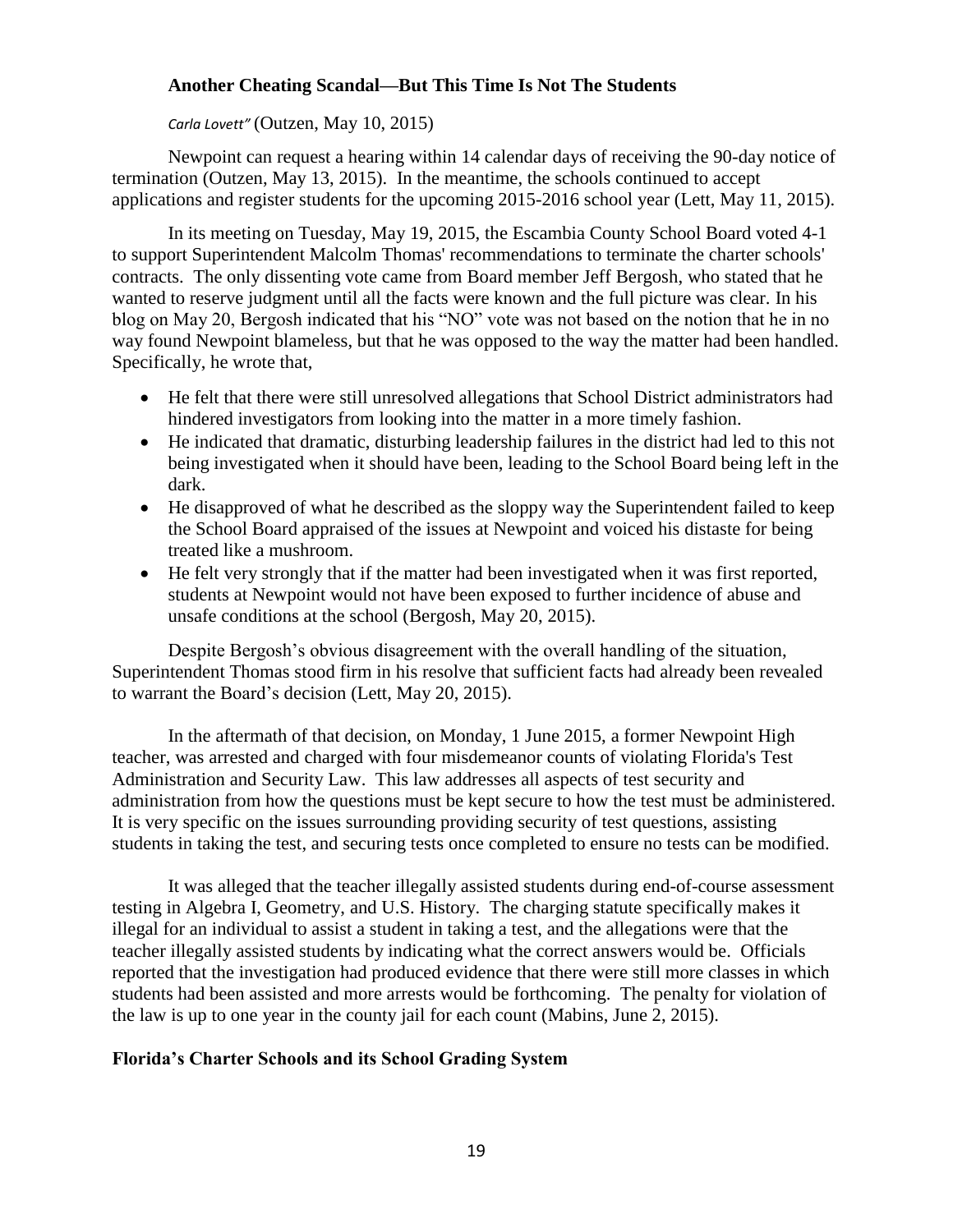In attempting to fully understand the situation at the Newpoint schools, it is important to understand Florida's policy on charter schools and its school grading system. In Florida, charter schools are public schools of choice. They are very popular and are among the fastest growing school choice options in Florida. Charter schools are tuition-free public schools created through an agreement or "charter" typically between the school and the local district school board. This agreement gives charter schools expanded freedom as compared to traditional public schools in exchange; in return, charter schools agree to commit to higher standards of accountability. Since 1996, Florida charter schools have provided parents with more options in public education and have increased innovative learning opportunities for students. Many charter schools in Florida have very creative missions that allow them to provide more effective programs and choice to diverse groups of students. Specifically, some charter schools include themed learning approaches that focus on areas such as arts, sciences, and technologies. Other charter schools provide services to special populations such as students at risk of academic failure or students with disabilities (Florida Department of Education, October, 2014).

According to Florida Statutes Title XLVIII, Chapter 1002, Section 1002.33, a charter school may be formed by creating a new school or converting an existing public school to charter status. An application for a new charter school may be made by an individual, teachers, parents, a group of individuals, a municipality, or a legal entity organized under the laws of the state. An application for a conversion charter school may be made by the district school board, the principal, teachers, parents, and/or the school advisory council at an existing public school that has been in operation for at least 2 years prior to the application to convert.

Florida has been a national leader in the charter school movement since 1996. Few major cities and school systems have witnessed the growth of student enrollment at charter schools equal to that of Florida's largest urban areas. Since 1996, the number of charter schools in Florida has grown steadily, reaching 615 in 2013-14 with student enrollment in that year rising to 299,428 students in 45 Florida school districts. The National Alliance for Public Charter Schools (NAPCS) has recognized Florida's success by consistently ranking Florida's law among the best in creating high-quality charter schools and holding them accountable (Florida Department of Education, October, 2014).

To remain successful, Florida's district, charter, and state leaders regularly examine their policies and practices, to ensure that students have access to the best charters schools. One way to accomplish this goal is to improve charter school authorizing. A charter sponsor can both approve a charter school and, if necessary, shut it down; it is thus no surprise that states and regions with some of the best charter authorizing practices have some of the best charter schools (Florida Department of Education, 2014).

The National Association of Charter School Authorizers (NACSA) has prepared guidelines for effective authorizing to help charter school sponsors balance diverse and competing interests, regardless of the policies and laws of a given state. NACSA has included a section entitled, "Principles and Standards for Quality Charter School Authorizing," that presents founding principles as well as basic and advanced standards for implementation and provides a critical roadmap to the best practices in the industry (Florida Department of Education, 2014).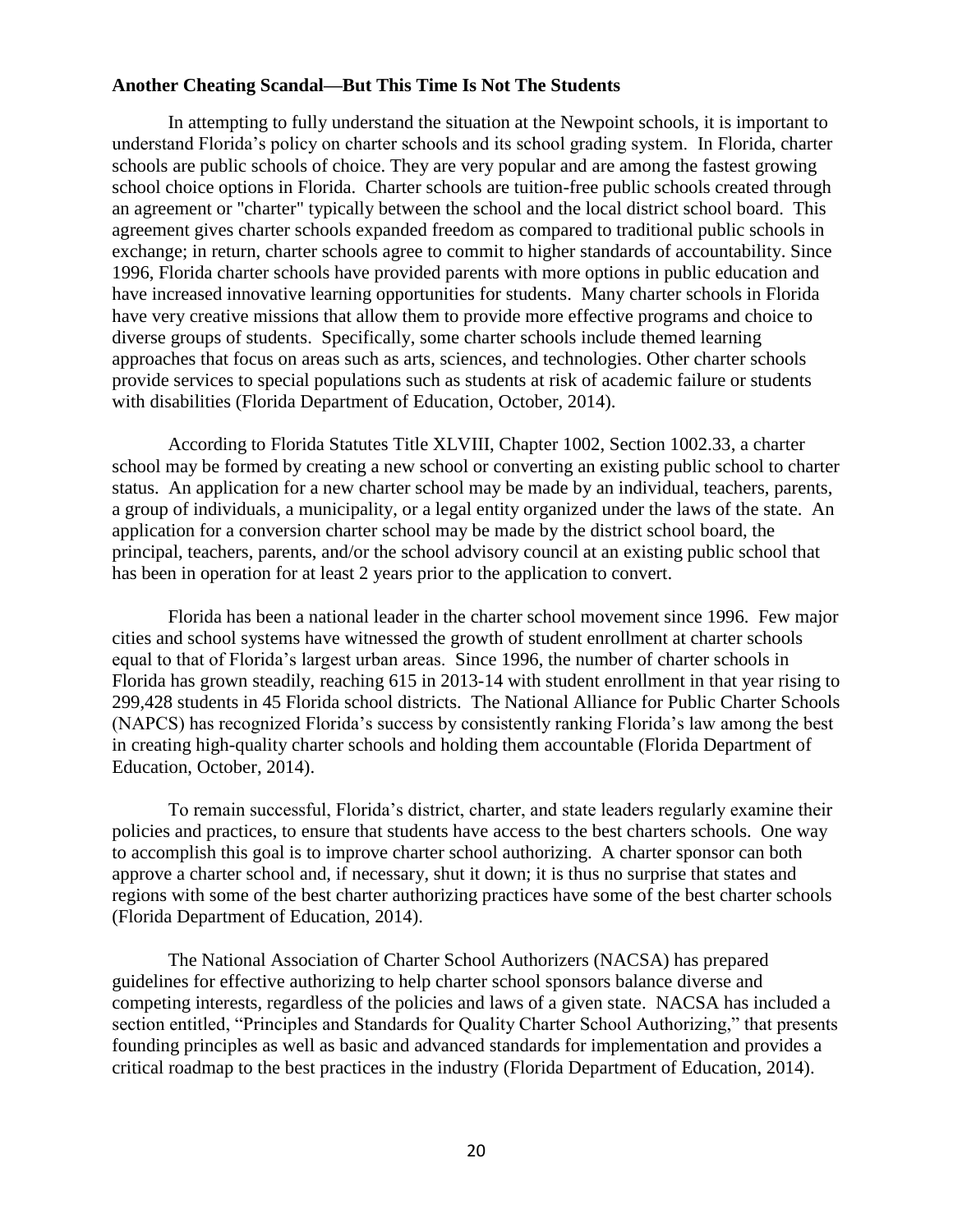Florida does have unique challenges and opportunities when it comes to charter schools. Its 67 school districts are currently charged with the responsibility for charter school authorizing. Sponsors and charter operators in Florida have recognized a need for their own strategy, modeled after the NACSA guidelines.

Starting in the summer of 2013, representatives from school districts, charter schools, charter support organizations, and the Florida Department of Education met many times over the course of the year to develop the Florida Principles and Standards for Quality Charter School Authorizing. Using NACSA's example, and with NACSA's help, this publication is the outcome of intense collaboration between charter schools and school districts to find common ground and to strive for high standards in the charter sector. Its goal is to incorporate the same best practices reflected in NACSA's original document while meeting Florida's requirements and particular needs (Florida Department of Education, 2014).

The Three Core Principles of Charter Authorizing comprise the foundation of a high quality authorizing process and should be reflected in all components of the sponsor's work. Essential to the adoption and implementation of the core principles is a commitment to ensure high standards for application approval and school operation, holding charter schools accountable for performance while, at the same time, respecting each charter school's autonomy, consistent with statutory requirements, and protect students and the public interest in all authorizing and sponsorship functions. The Three Core Principles (adapted from NACSA Principles) include the following:

- Principle I: Maintain High Standards
- Principle II: Uphold School Autonomy
- Principle III: Protect Student And Public Interest (Florida Department of Education, 2014)

These principles are the sponsor's foundation for acceptable standards for quality authorizing of charter schools and the routine work necessary to make high quality authorizing a reality for students and families in their respective communities. They provide a set of benchmarks in five critical areas of charter school authorizing to assist each sponsor in their dual responsibilities to ensure accountability for high achievement while maintaining each school's autonomy in daily operations (Florida Department of Education, 2014).

Florida's Standards for Quality Charter School Authorizing include the following:

- Standard 1: Sponsor Commitment and Capacity
	- Standard 1(A): Planning and Commitment to Excellence
	- Standard 1(B): Human Resources
	- Standard 1(C): Financial Resources
- Standard 2: Application Process and Decision Making
	- Standard 2(A): Proposal Information, Questions, and Guidance
	- Standard 2(B): Fair, Transparent, and Quality Focused Procedures
	- Standard 2(C): Rigorous Approval Criteria
	- Standard 2(D): Rigorous Decision Making
- Standard 3: Performance Contracting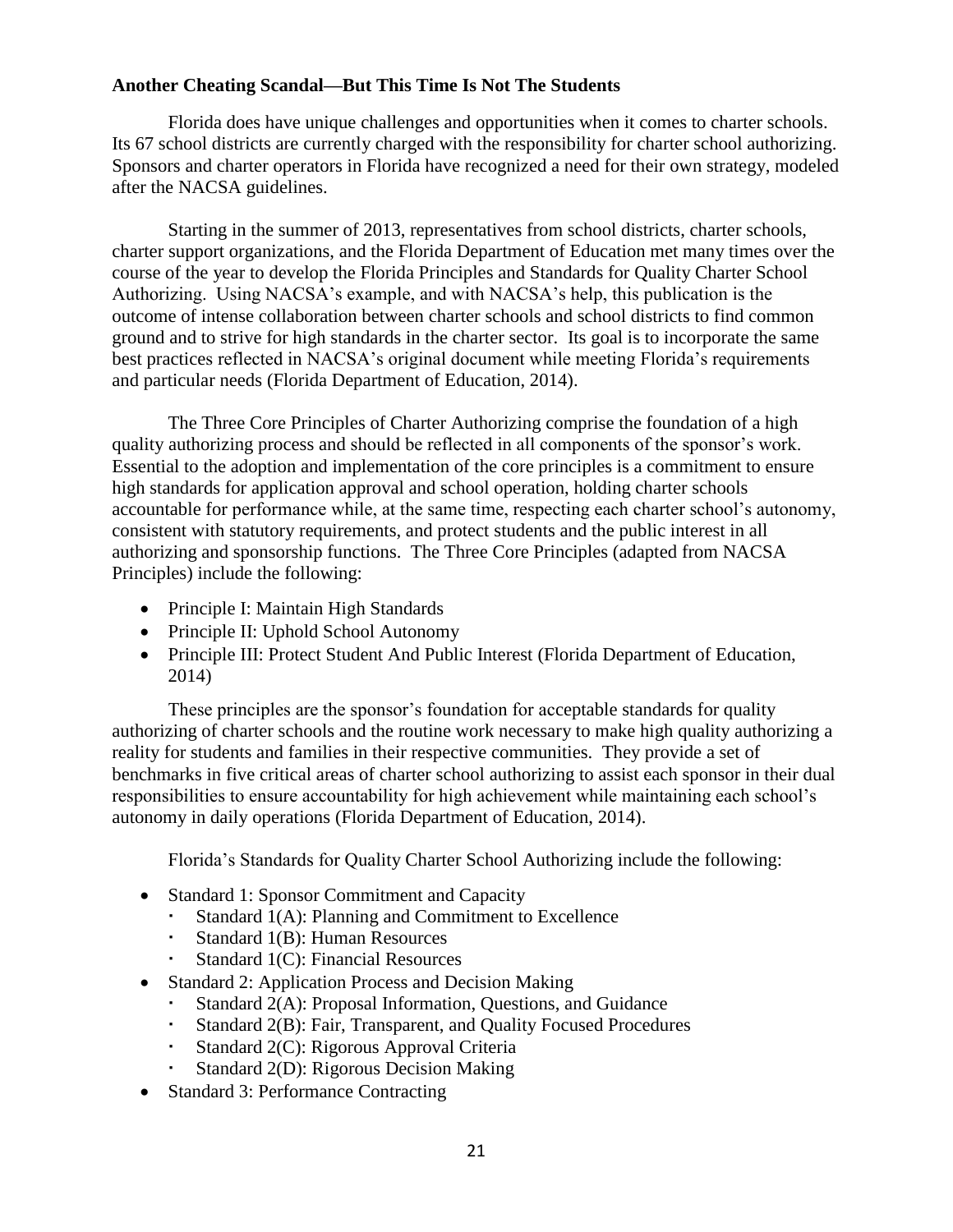- Standard 3(A): Contract Term, Negotiation, and Execution
- Standard 3(B): Rights and Responsibilities
- Standard 3(C): Performance Standards
- Standard 3(D): Provisions for Education Service or Management Contract (if applicable)
- Standard 4: Ongoing Oversight and Evaluation
	- Standard 4(A): Performance Evaluation and Compliance Monitoring
	- Standard 4(B): Respecting School Autonomy
	- Standard 4(C): Protecting Student Rights
	- Standard 4(D): Intervention
	- Standard 4(E): Public Reporting
- Standard 5: Termination and Renewal Decision Making
	- Standard 5(A): Termination
	- Standard 5(B): Renewal/Non-Renewal Decisions Based on Merit and Inclusive Evidence
	- Standard 5(C): Cumulative Report and Renewal Application
	- Standard 5(D): Fair, Transparent Process
	- Standard 5(E): Closures (Florida Department of Education, 2014)

Florida began grading its public schools in 1999, three years after introducing charter schools. The grades awarded were to determine which top-performing schools would receive performance bonuses, and which struggling schools must replace employees or face closure. When first conceived and implemented, "A"-"F" school grading illuminated the state of education in Florida's schools, engaged parents and community leaders, and attempted to keep struggling students from falling through the cracks. While increases in student learning prove what gets measured gets done, as the grading continued, the way grades were calculated lost its focus on what mattered most, i.e., students learning and mastering basic, fundamental skills.

Fifteen years after its initial implementation, a proposal was made for consideration that would eliminate the bonus points schools could earn, as well as the so-called triggers that automatically caused a school grade to drop. The proposal, submitted in February 2014 by Education Commissioner Pam Stewart grew out of parents' concerns that the grading formula had become so complicated that it was virtually meaningless. Stewart's proposal also pushed to remove some measures of college readiness from the formula for grading high schools (McGrory, February 11, 2014). But it was not enough for many concerned stakeholders as parents, teachers, and School District leaders had a different idea. A year later they called for the grading system to actually be suspended while Florida transitioned to new education standards, state tests, and teacher evaluations (McGrory & Solochek, April 1, 2015).

Commissioner Stewart firmly declined to place the accountability system on hold, but did go so far as to say that schools would not face consequences for poor academic performance in 2014-2015 (McGrory, April 30, 2014). State lawmakers in both the Senate and the House were engaged in active discussion of the issue. In the House, K-12 Education Subcommittee Chairwoman Janet Adkins, a Republican, called the revised formula a more transparent approach to grading schools, claiming that the focus would be on the basics—English, language arts, math, science and social studies (McGrory, March 24, 2014). But Democrats raised objections,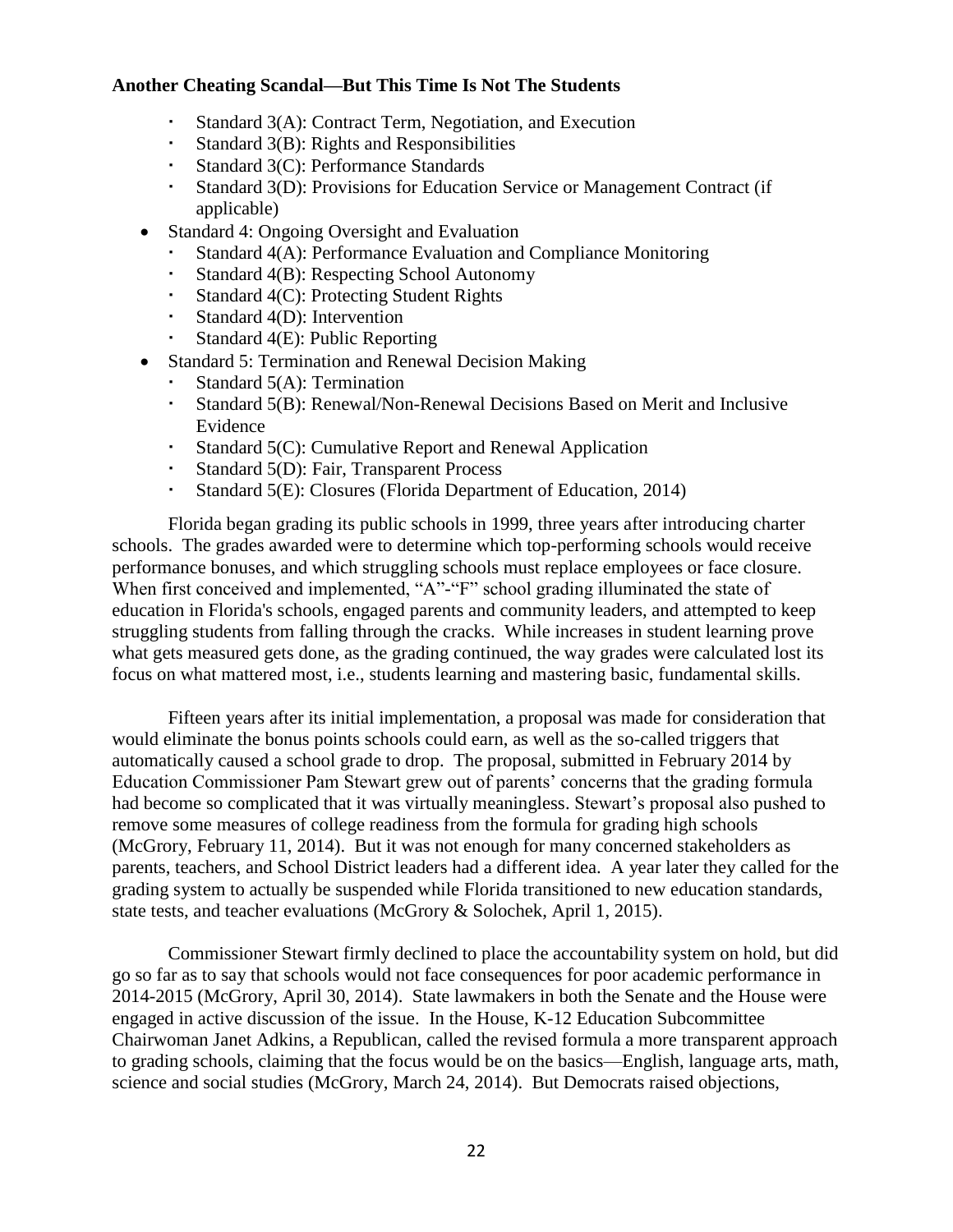pointing out that only recently the state Department of Education had finalized the new education benchmarks and chosen an accompanying assessment (McGrory, March 12, 2015).

The changes to the state school grading formula that were approved by the Florida Senate panel in March 2014 echoed those proposed by Stewart. The bill eliminated the bonus points schools can earn, as well as the so-called triggers that automatically cause a school grade to drop just as the one proposed by Commissioner Stewart a month earlier. It also removed several factors from the complex formula used to evaluate high schools, including five-year graduation rates and some college readiness measures. Under the bill, schools would continue to receive "A"–"F" grades during the transition to a new formula, but there would be no consequences for poor performance in the first year (McGrory, March 24, 2014).

The education committee also made two additional tweaks to Stewart's original recommendations. They added a provision that would give middle schools credit for participation and performance in high-school classes and added language that would exempt children with complex disabilities from state testing, in response to recent discussions about the plight of profoundly disabled children (McGrory, March 24, 2014).

Democrats argued that the state should not move forward with an overall school grading system that they believed punished poverty and celebrated affluence, until it could at least ensure that the means for processing the grades, the assessment, was fully tested. Despite their call for a longer transition time, the bill passed in a 76-42 vote. Statewide teachers' union President Andy Ford was bitterly disappointed, and cautioned lawmakers to resolve to take more time in an effort to get it right, not just get it done fast (McGrory & Solochek, April 1, 2015).

A major change that emerged in the midst of all of the other controversy about school grading was the shift to using the Common Core in testing. Common Core is math, language arts and literacy standards fully adopted by 44 states and the District of Columbia that includes a set of standards outlining what students should know at the end of each grade and require them to show that they understand what they have learned. The new standards meant new textbooks and classroom materials and Florida also adopted a new statewide test (McGrory, March 24, 2014).

The ultimate goal was to ensure that more students graduate ready for college or a career. The standards emphasized reading and requiring students to defend their work with evidence. The Florida Department of Education added calculus and cursive writing and made a handful of other changes to the standards in 2014, renaming them the Florida Standards, but the standards do not substantially differ from Common Core. Florida began phasing in the new standards over several years with full implementation scheduled for the 2014-15 academic year (McGrory, March 24, 2014).

Florida school leaders asked for a three-year phase-in period to allow teachers to get comfortable with the new standards and students to adjust to what was expected to be more challenging class work and state exams. States already using Common Core-tied exams saw the percentage of students passing the exams decline by about 30 points the first year the tests were used. Their argument was based on the fact that the stakes are high—Florida schools are rated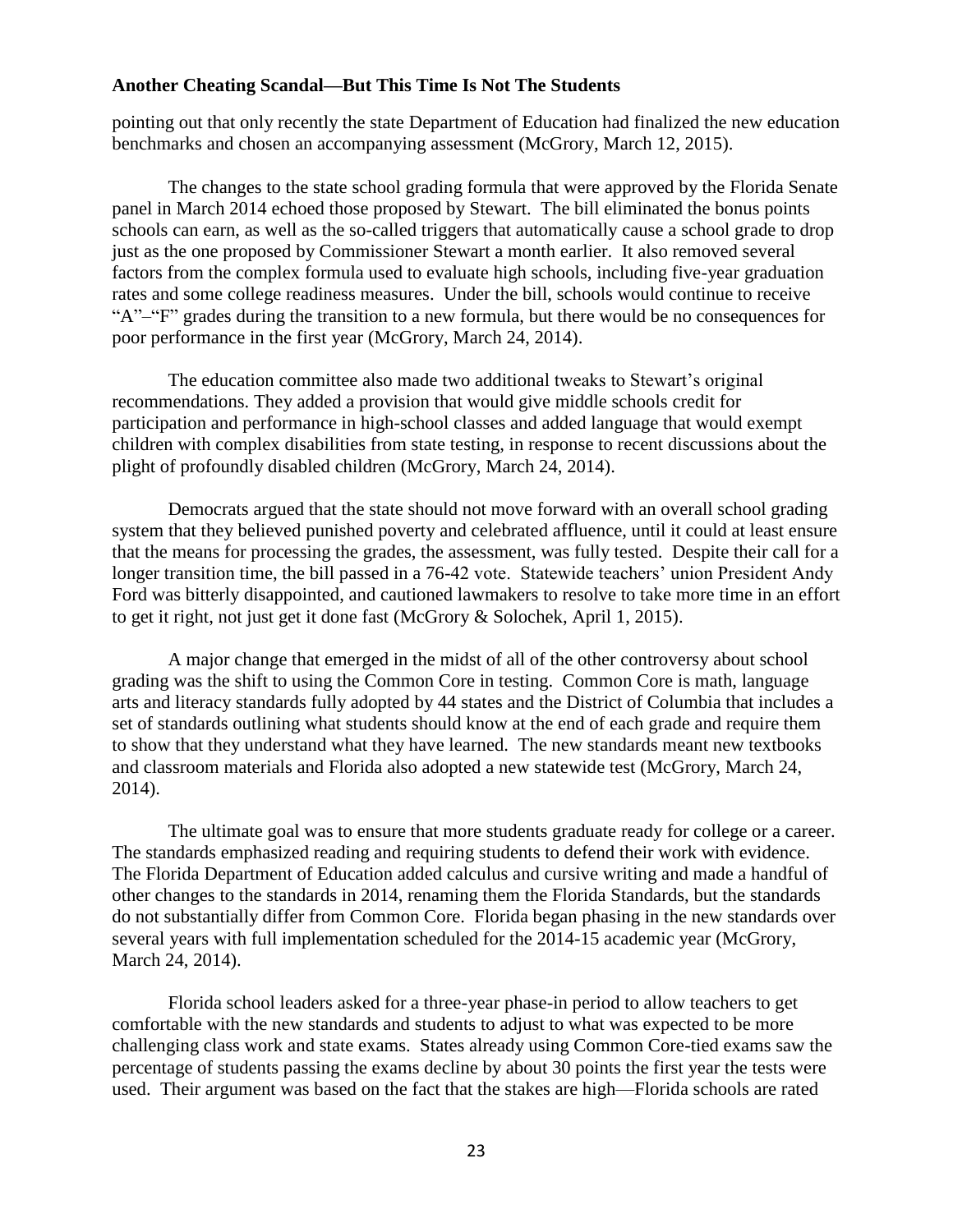based, in part, on student test scores. Schools earning a low grade could have their leadership and staff replaced or they could even face closure, and teachers would be evaluated and paid

| <b>GRADE</b> | <b>NUMBER</b> | <b>PERCENT</b> |
|--------------|---------------|----------------|
| А            | 167           | 42%            |
| R            | 78            | 20%            |
| C            | 84            | 21%            |
| D            | 40            | 10%            |
|              | 26            | 7%             |
| <b>TOTAL</b> | 395           | 100%           |

Table 1: Florida Charter School Grade Distribution – 2013

Source:

http://www.fldoe.org/core/fileparse.php/7778 /urlt/fast\_facts\_charter\_schools.pdf

based, in part, on those new test results (Solochek, July 31, 2014).

To date, charter schools in Florida have fared reasonably well under the state's grading system. In 2013, 42% of all charter schools graded received "A" grades. Table 1 reflects the total grade distribution for the state's charter schools in that year. It is important to note that all of these changes were taking place concurrently with the cheating and grade-fixing allegedly taking place within New Point schools. With the system of grading the schools being up in the air, there was apparently little attention being paid to what schools were doing while they waited for the system to right itself.

## **But This is Far From a Local Problem: Is There Really Pressure for Schools to Tamper With School Test Scores?**

Like many schools in today's high-tech world, Newpoint Pensacola Academy and High School has an interactive webpage full of glitzy pictures and information about the charter school's mission and purpose. A review of the webpage reveals one blurb that says, "Our School Culture is Focused on Respect and Responsibility." It offers the appearance that Newpoint is meeting its goal to offer a choice for parents who want nothing less for their children than a highquality public education.

But after Newpoint's mission and methods came into question amid allegations of grade tampering, the Escambia County School District and the State Attorney's Office began looking into the alleged grade tampering that put Newpoint administrators and teachers in a negative light. However, it is important to note that this is not just a local problem in Escambia County, Florida. The fact is that documents that surfaced alleging grade tampering to boost student test scores and thereby affirm Newpoint's grade as being deserved highlights a growing problem facing schools across the U.S. (Dogan, April 15, 2015).

The investigation of grade tampering at Newpoint actually began in the midst of what has been called the nation's largest cheating scandal. Early in April 2015, a jury in Atlanta convicted 11 educators for their role in a standardized cheating scandal that cast a shadow over a major school district's reputation and raised much broader questions about the role of high-stakes testing in U.S. schools. For example, beginning in early 2014, a former superintendent of El Paso, Texas schools was sent to federal prison, and five teachers and four principals were arrested in Philadelphia for tampering with tests and scores. In 2013, a teacher was fired and another suspended after an investigation by Miami-Dade schools police uncovered cheating at a district-managed charter school (Dogan, April 15, 2015).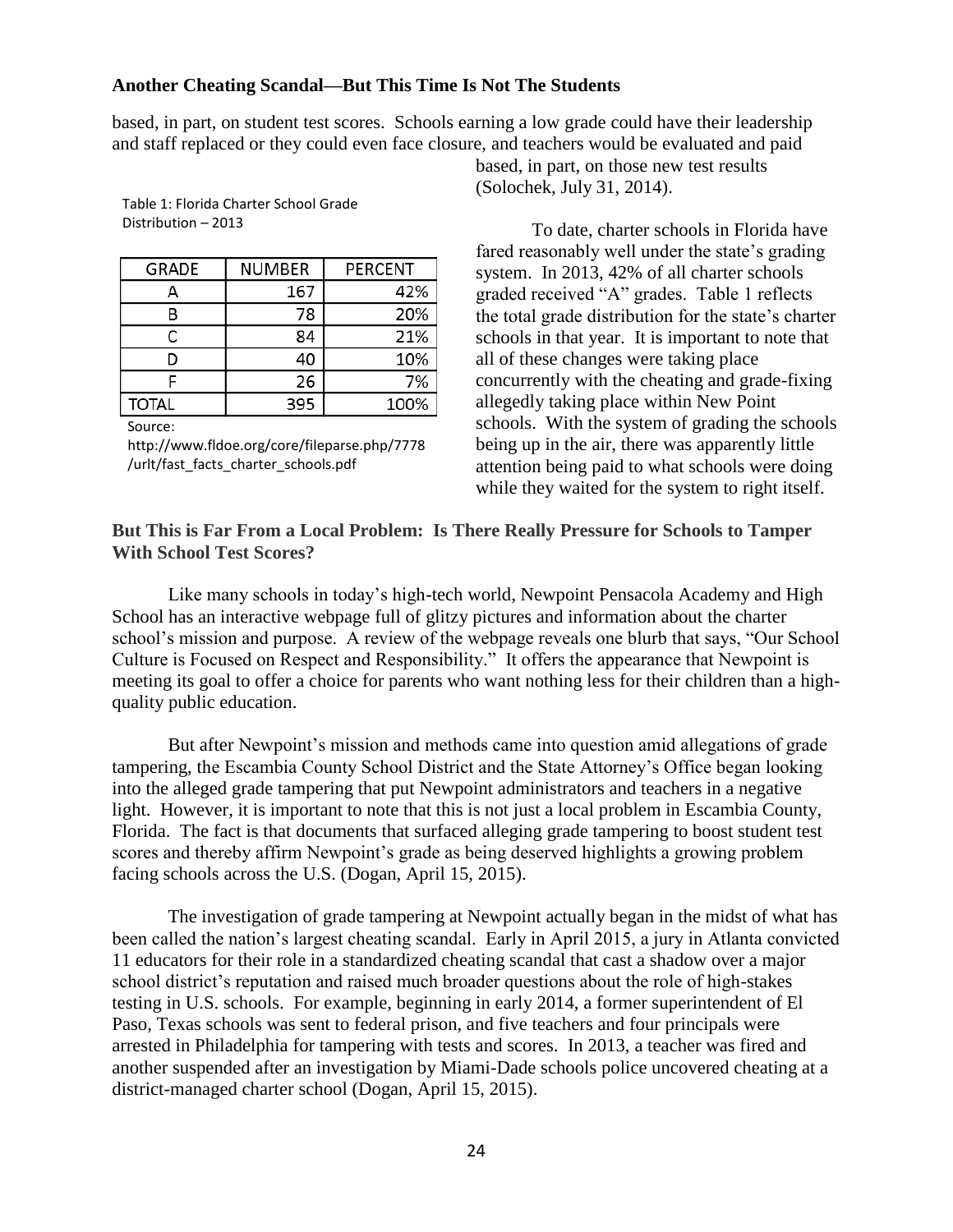These cases come at a time of pushback against what some argue are the excesses of standardized testing. Those who oppose testing go further to assert that the exams force teachers to narrow their lessons and may not represent what students learn, or in other words, that they must "teach to the test." The allegations in Escambia County and other such cheating scandals across the country come amid intense political debate over academic standards known as Common Core as well as general testing and its role in education (Dogan, April 15, 2015).

In the April 2, 2015 edition of *The Atlantic*, an article entitled, "When Teachers Cheat" raises thought-provoking questions about how pressure to tamper with school test scores attest to the dangers of high-stakes testing. According to Bob Schaeffer, FairTest's public education director and harsh critic of standardized testing, evidence of adults cheating on kids' test has been found in some of the largest school districts across the U.S., an alleged trend he says underlines the flaws of the test as an accountability measure. He reported that pretty much every major city in the country has experienced cheating in some form because those are places where test scores are more likely altered since they have the most poor and immigrant students. Those locations are under the most pressure to logically boost scores (Dogan, April 15, 2015).

Such reports should not come as any surprise. Social scientist Donald T. Campbell (1976) offered some insight into education in America. One significant finding of his study, now known as "Campbell's Law," has been used to explain the impact that high-stakes testing is having on the nation's schools. Campbell posited that the more any quantitative social indicator (or even some qualitative indicator) is used for social decision-making, the more it will be subject to corruption pressures and the more it will be apt to distort and corrupt the social processes it is intended to monitor.

It is possible that cases such as the one in Atlanta and the one here at Newpoint happen as a result of simple negligence. Or maybe the teacher is just a lone offender, simply an educator seeking to improve test scores for self-serving reasons. It could even be the result of intimidation from top-down management. But is it something else, perhaps even something systemic? Today American education finds itself in a new era of school accountability that some would argue is contingent on data gleaned from incessant standardized testing like the new Common Core exams. This, at least on first glance, does not appear to bode well for classroom ethics. School districts are even more frequently tying teacher pay to performance, and parties cannot reach consensus on how to best measure student proficiency, so high test scores have become linked to money. What emerges is not good by any measure; the result is often a carrotand-stick approach to incentivizing in a sector of the workforce that by all accounts is already underpaid (Wong & Ross, 2015).

Findings in the Atlanta case included the fact that the group was presumably motivated by ever-increasing pressure from policy makers to fulfill federal and local performance expectations, which determined not only their eligibility for perks such as bonuses; it even determined their employment status. In the end, the two-year-long state investigation into the issue revealed that nearly 180 educators, including as many as three dozen principals, had engaged in wrongful activity as part of efforts to manipulate students' performance results and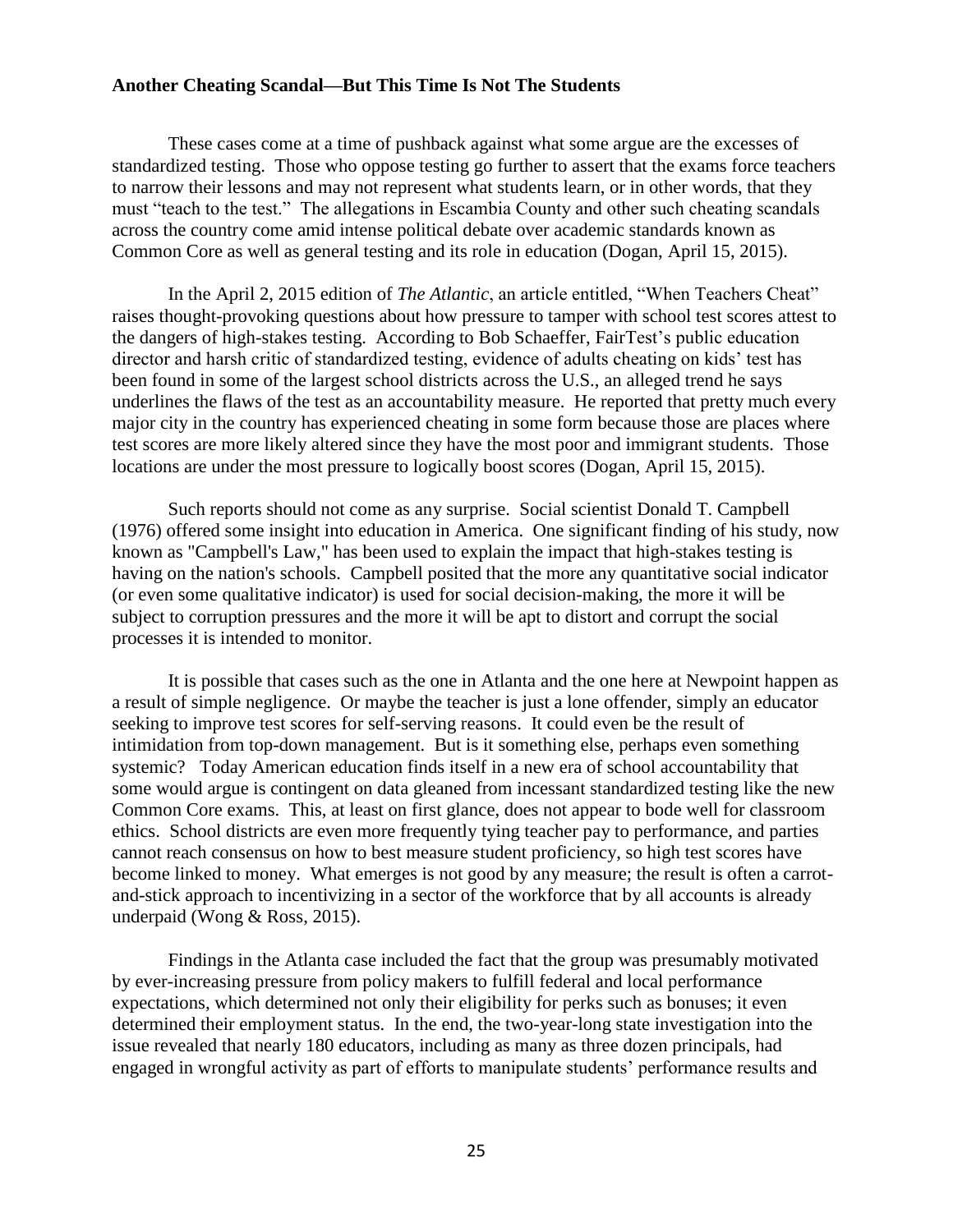exaggerate achievement levels in at least 44 schools in the Atlanta metropolitan area (Wong  $\&$ Ross, 2015).

A state report in the Atlanta case concluded that administrators actually had created a culture of fear, intimidation, and retaliation that emerged in response to a number of high-stakes public policies such as No Child Left Behind. This policy and others like it revolve around test scores and stipulate harsh sanctions for schools that do not meet certain performance criteria. Even putting culpability aside for a moment, there is still one irrefutable truth—the Atlanta scandal hurt the district's children, since more than three-fourths of them are considered lowincome and eligible for free or discounted meals. Still other findings showed that in the state's investigation into data from Georgia's standardized tests in reading, language arts, and math also known as the Criterion-Referenced Competency Tests (CRCT)—thousands of children were harmed by being denied remedial education they might have really needed but failed to qualify for because of their inflated CRCT scores (Wong & Ross, 2015).

Unfortunately, even though what happened in Atlanta is especially egregious, this was clearly not an isolated scandal and these educators' actions are not unusual. Teachers in many school districts across the U.S. have reported that low scorers are absent on test day. A probe in Philadelphia last year implicated 140 teachers and administrators in the city's public school district in a widespread cheating scandal similar to that in Atlanta. In that case, questionable patterns of erasures on state exam answer sheets led to the firing of a number of educators, including at least three principals. Scandals such as these and others that have been brought into the light clearly show the potential for danger when hyper-testing, public policy, and the educational bureaucracy are on a collision course (Wong & Ross, 2015).

While the motivation behind the actions taking place at Newpoint in Pensacola remains unclear, it is likely in part due to these same pressures. Federal and state-level policy makers and the education bureaucracy must take a hard look at the pressures felt by local administrators and teachers that result from education policy, however well-intentioned it may be.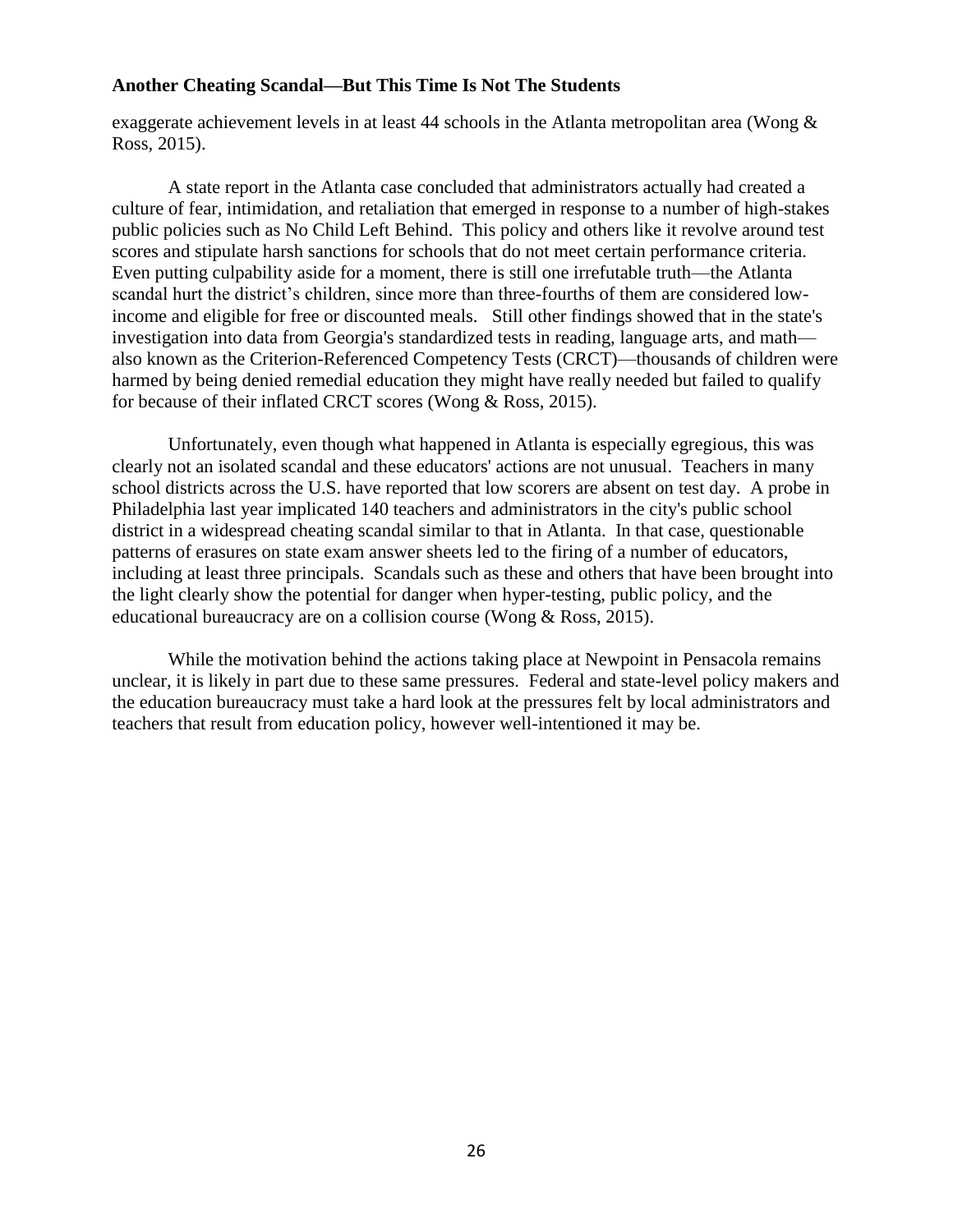#### **References**

- Campbell, D. T. (1976), "Assessing the Impact of Planned Social Change," Occasional Paper Series, Paper #8. The Public Affairs Center, Dartmouth College: Hanover, NH.
- Dogan, R. (2015, April 15). No school is immune to grade tampering: The pressure to tamper with school test scores attest to the dangers of high-stakes testing. *Pensacola Today*. Retrieved from http://pensacolatoday.com/2015/04/no-school-is-immune-to-gradetampering/
- Florida Department of Education. (2014, October). Fact sheets: Florida's charter schools. Retrieved from http://www.fldoe.org/core/fileparse.php/7778/urlt/fast\_facts\_charter\_schools.pdf
- Florida Department of Education. (2014). Florida principles & standards for quality charter school authorizing. Florida Department of Education, Office of K-12 School Choice: Tallahassee, Florida. Retrieved from http://www.fldoe.org/core/fileparse.php/5423/urlt/Florida-Principles-and-Standards-Final-Proof.pdf
- Independent News, Inweekly, Rick Outzen's Blog. (2015, March 31). High-performing charter school accused of grade tampering [Blog post]. Retrieved from http://ricksblog.biz/highperforming-charter-school-accused-of-grade-tampering/
- Independent News, Inweekly, Rick Outzen's Blog. (2015, March 31). School safety and health in question at Newpoint schools [Blog post]. Retrieved from http://ricksblog.biz/schoolsafety-and-health-in-question-at-newpoint-schools/
- Independent News, Inweekly, Rick Outzen's Blog. (2015, April 6). Newpoint denies allegations, blames 'disgruntled former employee' [Blog post]. Retrieved from http://ricksblog.biz/newpoint-denies-allegations-blames-disgruntled-former-employee/
- Independent News, Inweekly, Rick Outzen's Blog. (2015, April 6). FDOE has offered help in Newpoint investigation [Blog post]. Retrieved from http://ricksblog.biz/fdoe-has-offeredhelp-in-newpoint-investigation/
- Independent News, Inweekly, Rick Outzen's Blog. (2015, April 8). Grade fixing allegations investigated [Blog post]. Retrieved from http://inweekly.net/wordpress/?p=22500
- Independent News, Inweekly, Rick Outzen's Blog. (2015, April 30). Newpoint: Principal told teachers their jobs depended on graduate rate [Blog post]. Retrieved from http://ricksblog.biz/newpoint-principal-told-teachers-their-jobs-depended-on-graduaterate/comment-page-1/
- Independent News, Inweekly, Rick Outzen's Blog. (2015, May 1). Newpoint: Superintendent and staff knew of grade tampering allegations a year ago [Blog post]. Retrieved from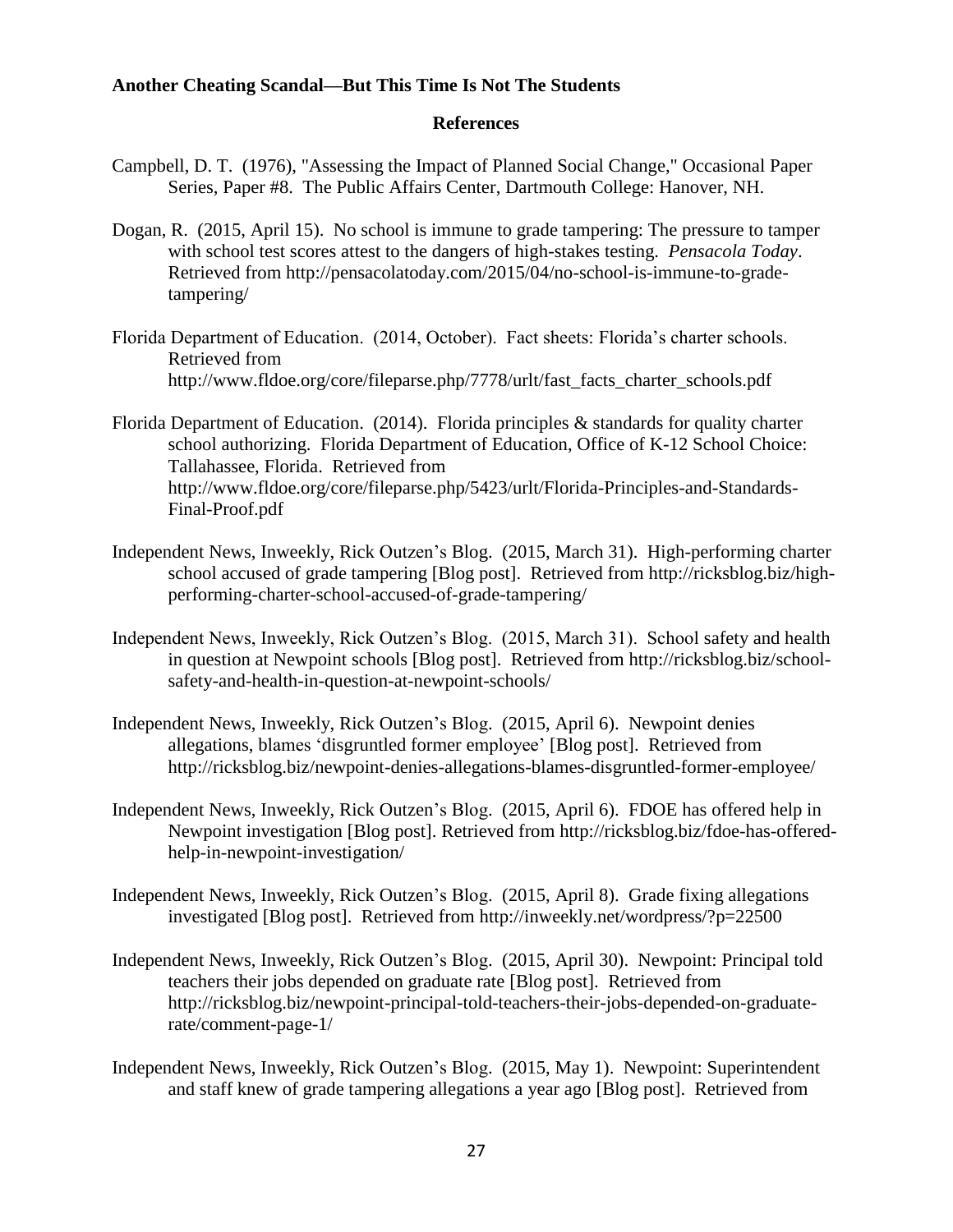http://ricksblog.biz/newpoint-superintendent-and-staff-knew-of-grade-tamperingallegations-a-year-ago/

- Independent News, Inweekly, Rick Outzen's Blog. (2015, May 7). Newpoint allegations– What the records indicate [Blog post]. Retrieved from http://ricksblog.biz/newpointallegations-what-the-records-indicate/
- Independent News, Inweekly, Rick Outzen's Blog. (2015, May 10). Newpoint administrator vows to fight terminations [Blog post]. Retrieved from http://ricksblog.biz/newpointadministrator-vows-to-fight-terminations/
- Independent News, Inweekly, Rick Outzen's Blog. (2015, May 13). Newpoint update: Bergosh speaks out, FDOE letter, NEP fights, Edgar investigates [Blog post]. Retrieved from http://ricksblog.biz/newpoint-update-bergosh-speaks-out-fdoe-letter-nep-fights-edgarinvestigates/
- Independent News, Inweekly, Rick Outzen's Blog. (2015, May 15). [Final showdown is the](http://ricksblog.biz/final-showdown-is-the-biggest-malcolm-thomas-vs-newpoint-education-partners/)  [biggest: Malcolm Thomas vs. Newpoint Education Partners](http://ricksblog.biz/final-showdown-is-the-biggest-malcolm-thomas-vs-newpoint-education-partners/) [Blog post]. Retrieved from http://ricksblog.biz/final-showdown-is-the-biggest-malcolm-thomas-vs-newpointeducation-partners/
- Independent News, Inweekly, Rick Outzen's Blog. (2015, May 17). Evidence against Newpoint schools compelling [Blog post]. Retrieved from http://ricksblog.biz/evidence-againstnewpoint-schools-compelling/
- Isem, W. (2014, December 19). All area high schools earn passing grades. *Pensacola News Journa*l. Retrieved from http://www.pnj.com/story/news/education/2014/12/18/santarosa-escambia-school-grades-released/20597961/
- Jeff Bergosh Blog. (2015, March 26). Allegations of misconduct part 1: Falsifying student records to obtain school recognition award money [Blog post]. Retrieved from http://jeffbergoshblog.blogspot.com/2015/03/allegations-of-misconduct-part-1.html
- Jeff Bergosh Blog. (2015, April 3). Newpoint HS investigation erupts: Investigations into allegations of misconduct regarding Newpoint HS in Pensacola are now, officially, being initiated by the state [Blog post]. Retrieved from http://jeffbergoshblog.blogspot.com/2015/04/newpoint-hs-investigation-errupts.html
- Jeff Bergosh Blog. (2015, May 20). Newpoint: You know enough, you know what you need to know, now vote! [Blog post]. Retrieved from http://www.jeffbergoshblog.blogspot.com/2015/05/newpoint-you-know-enough-youknow-what.html
- Lett, M. (2015, April 1). Newpoint schools under investigation. *Pensacola News Journal*. Retrieved from http://www.pnj.com/story/news/education/2015/03/31/escambia-schooldistrict-investigating-newpoint-academy-high-school/70742116/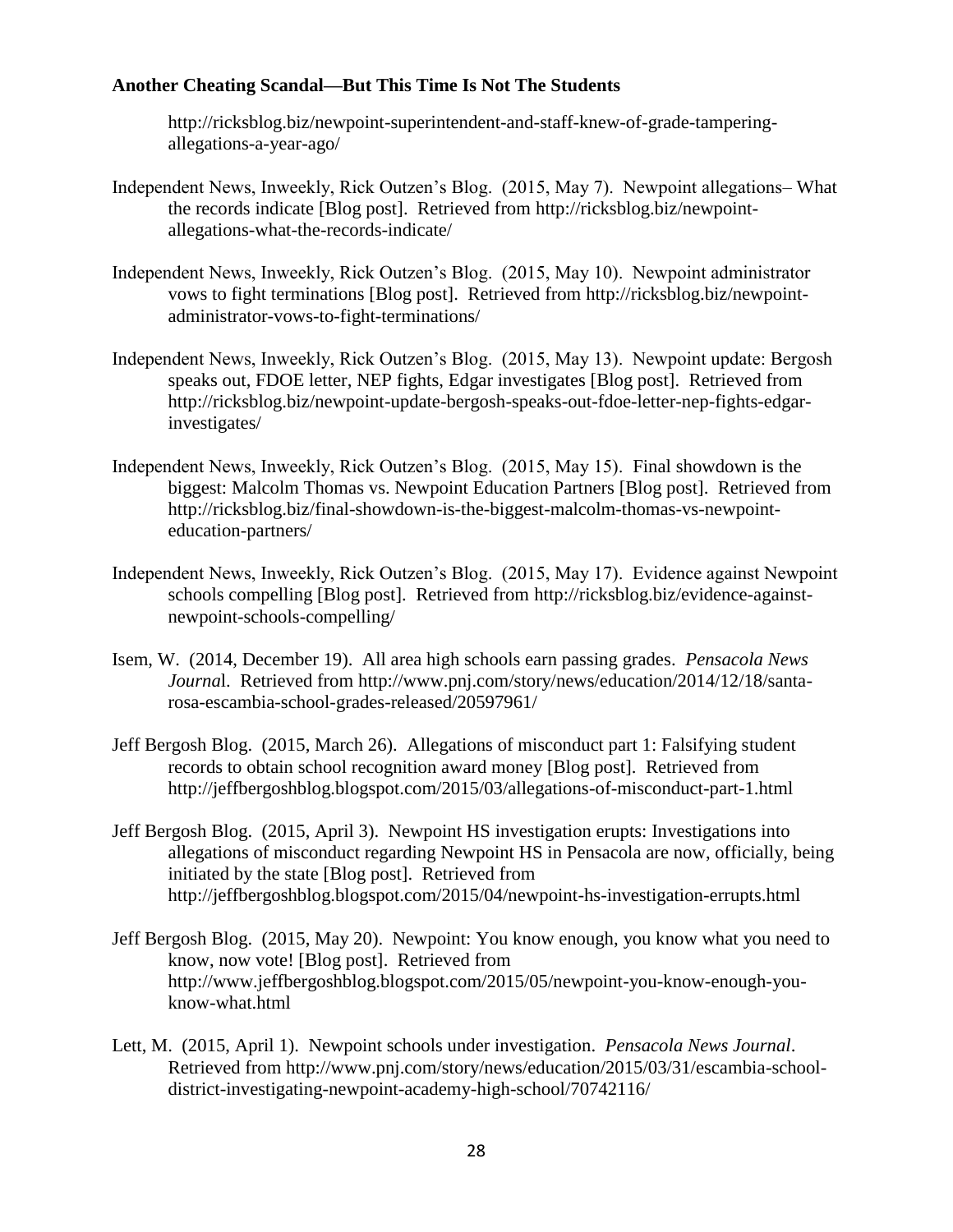- Lett, M. (2015, April 2). Newpoint probe is 'complex'. *Pensacola News Journal*. Retrieved from http://www.pnj.com/story/news/education/2015/04/02/newpoint-denies-gradetampering/70832120/
- Lett, M. (2015, April 4). State attorney investigating Newpoint. *Pensacola News Journal*. Retrieved from http://www.pnj.com/story/news/local/education/2015/04/04/stateattorney-investigating-newpoint/25292879/
- Lett, M. (2015, April 5). Parents are divided on Newpoint schools. *Pensacola News Journal*. Retrieved from http://www.pnj.com/story/news/education/2015/04/05/parents-dividednewpoint-schools/25333773/
- Lett, M. (2015, April 11). Complaints nothing new at Newpoint Academy and High School. *Pensacola News Journal*. Retrieved from http://www.pnj.com/story/news/education/2015/04/10/complaints-nothing-newnewpoint-academy-high-school/25617237/
- Lett, M. (2015, April 29). Parent company investigates Newpoint. *Pensacola News Journal*. Retrieved from http://www.pnj.com/story/news/education/2015/04/29/parent-companyinvestigates-newpoint/26611515/
- Lett, M. (2015, May 9). Thomas: Newpoint charters may be terminated. *Pensacola News Journal.* Retrieved from http://www.pnj.com/story/news/local/education/2015/05/09/escambia-school-board-votenewpoint-contracts/27050413/
- Lett, M. (2015, May 11). Escambia's Thomas adamant on Newpoint. *Pensacola News Journal*. Retrieved from http://www.pnj.com/story/news/2015/05/11/newpoint-fight-terminationcharters/27128405/
- Lett, M. (2015, May 15). Escambia School Board meets to discuss fate of Newpoint School. *Pensacola News Journal*. Retrieved from http://www.pnj.com/story/news/education/2015/05/15/escambia-presents-newpointboard/27416261/
- Lett, M. (2015, May 20). Escambia board votes to close 2 Newpoint schools. *Pensacola News Journal.* Retrieved from http://www.pnj.com/story/news/education/2015/05/20/escambia-board-votes-closenewpoint-schools/27631515/
- Mabins, M. (2015, June 2). More arrests possible in Newpoint case. Pensacola News Journal. Retrieved from http://www.pnj.com/story/news/education/2015/06/01/newpoint-teacherarrested-test-tampering-charges/28317657/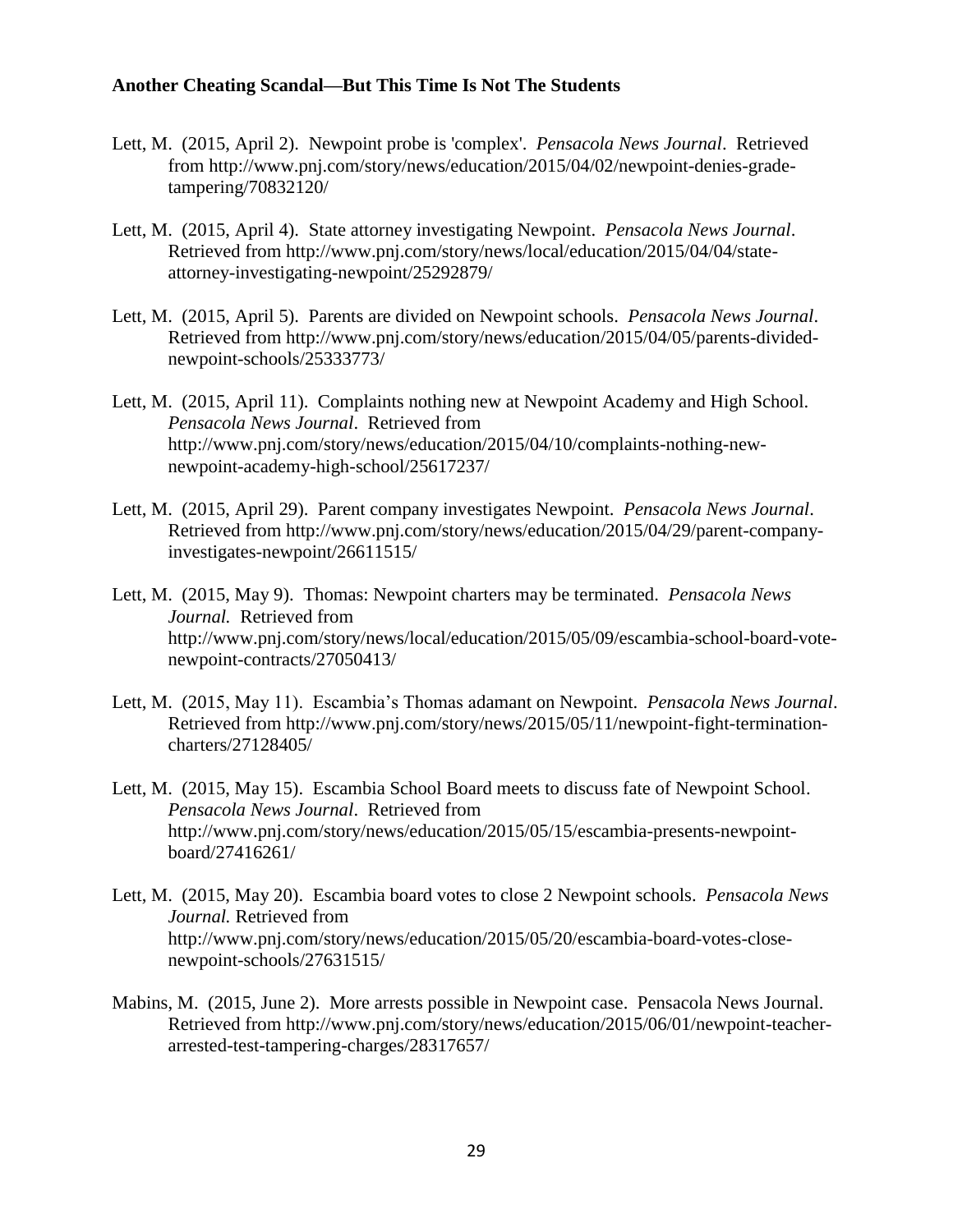- McGrory, K. (2014, February 11). Florida education commissioner proposes plan to simplify school grading system. *Tampa Bay Times.* Retrieved from http://www.tampabay.com/news/education/k12/florida-education-commissionerproposes-plan-to-simply-school-grading/2165149
- McGrory, K. (2014, March 4). Florida Senate panel takes steps to simplify school grading formula. *Tampa Bay Times.* Retrieved from http://www.tampabay.com/blogs/gradebook/florida-senate-panel-takes-steps-to-simplifyschool-grading-formula/2168400
- McGrory, K. (2014, March 24). House tweaks its school grades proposal. *Tampa Bay Times.*  Retrieved from http://www.tampabay.com/blogs/gradebook/house-tweaks-its-schoolgrades-proposal/2171670
- McGrory, K. (2014, April 30). Florida House approves new school grading formula. *Tampa Bay Times.* Retrieved from http://www.tampabay.com/news/education/k12/floridahouse-approves-new-school-grading-formula/2177733
- McGrory, K. (2015, March 12). House panel rejects pitch to pause school grades. *Tampa Bay Times.* Retrieved from http://www.tampabay.com/blogs/gradebook/house-panel-rejectspitch-to-pause-school-grades/2221072
- McGrory, K., & Solochek, J. S. (2014, April 1). Florida Senate moves to temporarily suspend school grades. *Tampa Bay Times.* Retrieved from http://www.tampabay.com/news/politics/stateroundup/florida-senate-moves-totemporarily-suspend-school-grades/2223810
- Newpoint Education Partners. (n.d.). Retrieved from http://www.newpointeducation.com/
- Newpoint Pensacola Academy and High School (n.d.). Retrieved from http://www.newpointpcola.org/
- Outzen, R. (2015, May 6). Malcolm Thomas' latest headache: Possible cover up of grade tampering. *Inweekly.* Retrieved from http://inweekly.net/wordpress/?p=22779
- Outzen, R. (2015, May 13). The buzz: Newpoint update. *Inweekly.* Retrieved from http://inweekly.net/wordpress/?p=22834
- Solochek, J. S. (2014, July 31). Florida Standards bringing changes for students, teachers alike. *Tampa Bay Times.* Retrieved from http://www.tampabay.com/news/education/k12/florida-standards-bringing-changes-forstudents-teachers-alike/2190948
- WEAR. (2015, April 29). Escambia school district made aware of Newpoint allegations last year. Retrieved from http://www.weartv.com/news/features/top-stories/stories/escambiaschool-district-made-aware-newpoint-allegations-last-year-57049.shtml#.VVycWflViko